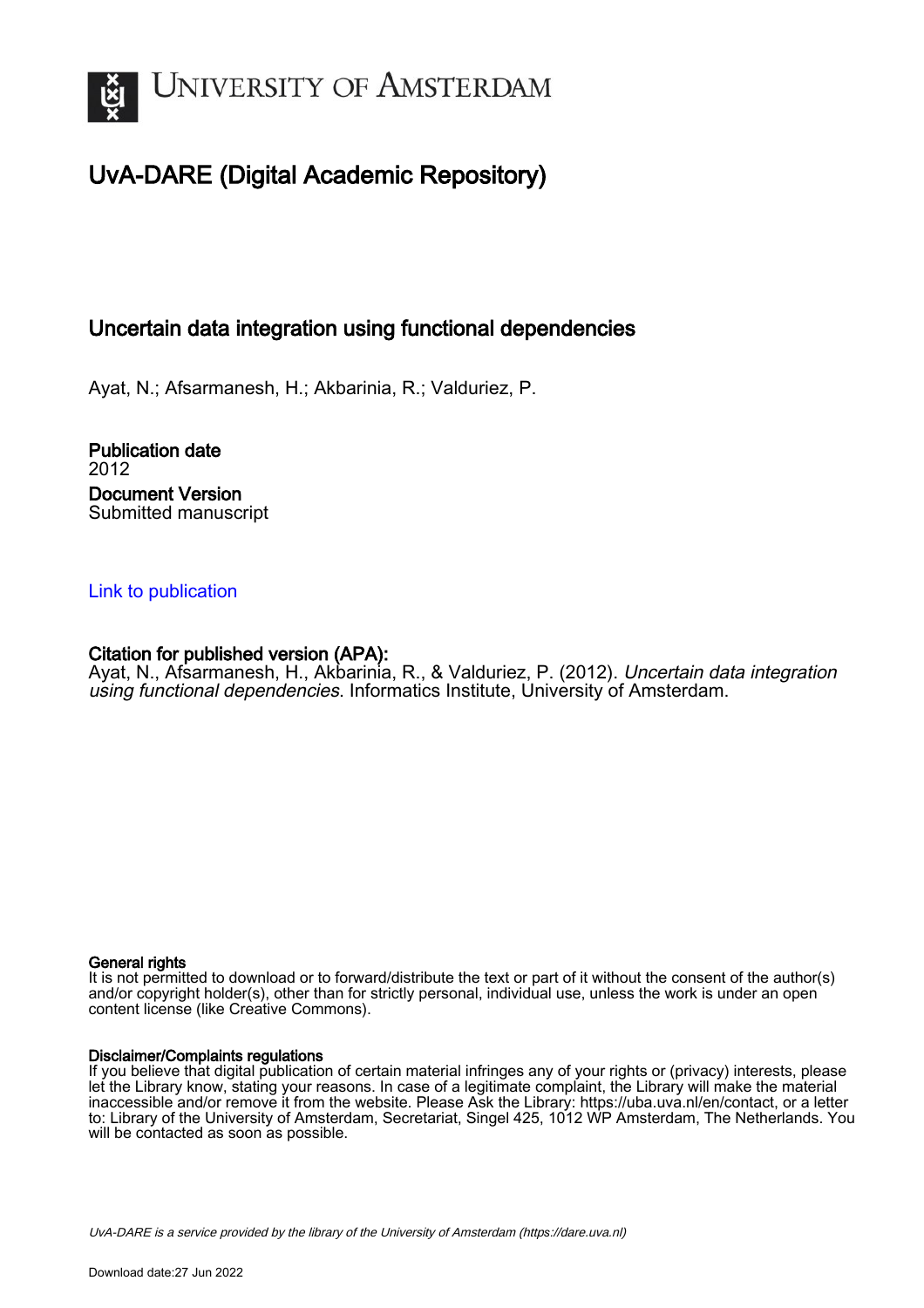## Uncertain Data Integration Using Functional Dependencies

Naser Ayat<sup>#1</sup>, Hamideh Afsarmanesh<sup>#2</sup>, Reza Akbarinia<sup>∗3</sup>, Patrick Valduriez<sup>∗4</sup>

#Informatics Institute, University of Amsterdam, Amsterdam, Netherlands 1 s.n.ayat@uva.nl, <sup>2</sup>h.afsarmanesh@uva.nl ∗ INRIA and LIRMM, Montpellier, France <sup>3,4</sup>{Firstname.Lastname@inria.fr}

Abstract. Data integration systems are crucial for applications that need to provide a uniform interface to a set of autonomous and heterogeneous data sources. However, setting up a full data integration system for many application contexts, e.g. web and scientific data management, requires significant human effort which prevents it from being really scalable. In this paper, we propose IFD (Integration based on Functional Dependencies), a pay-as-you-go data integration system that allows integrating a given set of data sources, as well as incrementally integrating additional sources. IFD takes advantage of the background knowledge implied within functional dependencies for matching the source schemas. Our system is built on a probabilistic data model that allows capturing the uncertainty in data integration systems. Our performance evaluation results show significant performance gains of our approach in terms of recall and precision compared to the baseline approaches. They confirm the importance of functional dependencies and also the contribution of using a probabilistic data model in improving the quality of schema matching. The analytical study and experiments show that IFD scales well.

Keywords: data integration, uncertain data integration, functional dependency

#### 1 Introduction

Data integration systems offer uniform access to a set of autonomous and heterogeneous data sources. Sources may range from database tables to web sites, and their numbers can range from tens to thousands. The main building blocks of a typical data integration application are mediated schema definition, schema matching and schema mapping. The mediated schema is the schema on which users pose queries. Schema matching is the process of finding associations between the elements (often attributes or relations) of different schemas, e.g. a source schema and the mediated schema in the popular Local As View (LAV) approach [1]. Schema mapping (also referred to as semantic mapping) is the process of relating the attributes of source schemas to the mediated schema (sometimes using expressions in a mapping language). The output of schema matching is used as input to schema mapping algorithms [1].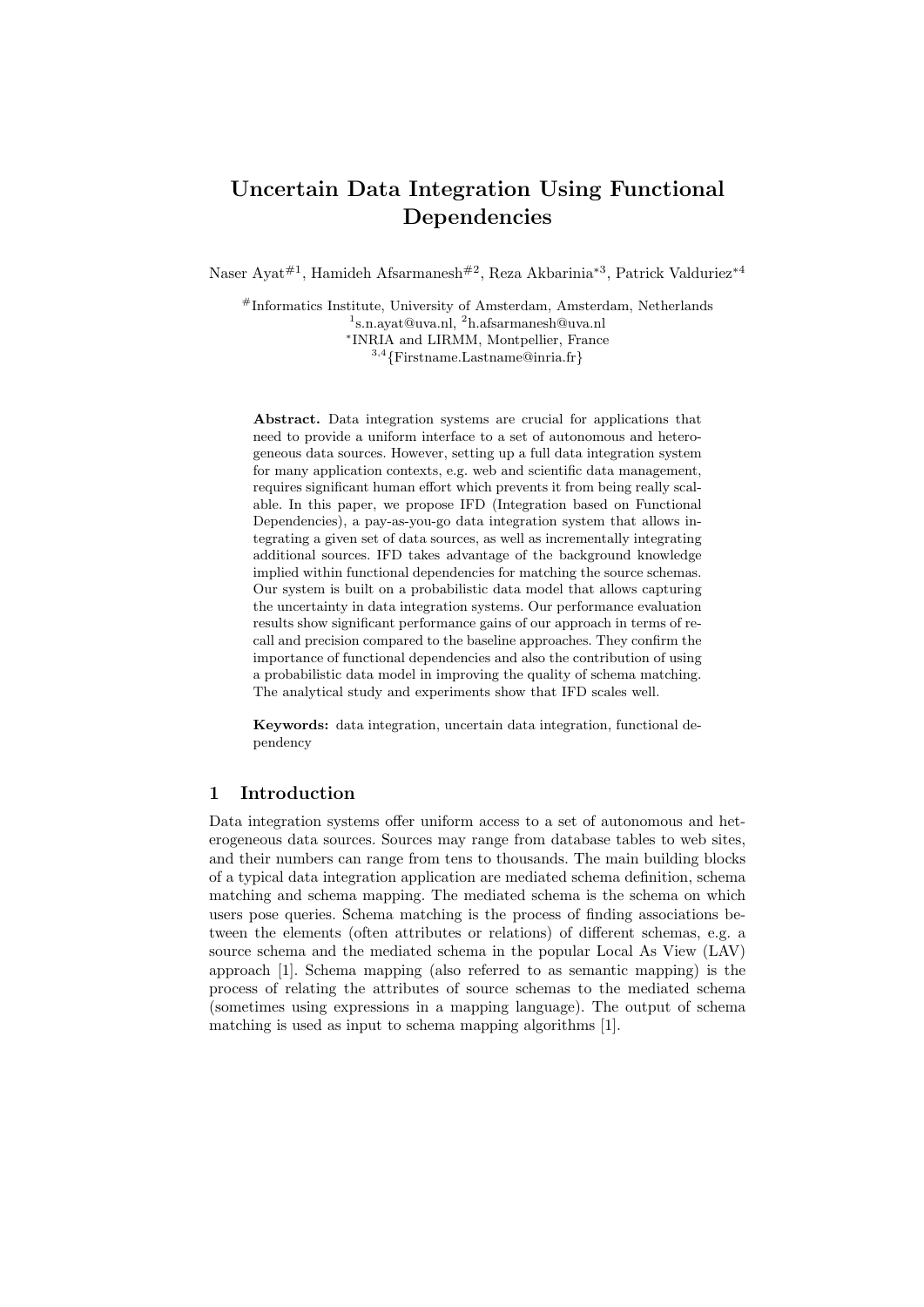Setting up a full data integration system with a manually designed mediated schema requires significant human effort (e.g. domain experts and database designers). For example, in the context of the web, we are faced with a lot of data sources, even in a particular domain like travel, which makes it impossible to manually integrate the data sources. On the other hand, there are many application contexts, e.g. web, scientific data management, and personal information management, which do not require full integration to provide useful services [2]. These applications need to start with a data integration application in a complete automatic setting for reducing human effort and development time and put more effort on improving it as needed. Let us present a motivating example from the scientific data management context.

Example 1. Consider a researcher who is interested in the less-known or yet unknown functions of the protein ABCC8 related to diabetes. While biological experiments are the ultimate means for verifying predicted functions, she must first discover and suggest such functions. For doing this, she should perform manual exploratory searches over numerous online sources. For example, she should consider both well-known databases such as EntrezGene, EntrezProtein and less-known databases of other research labs as well. In this case, spending too much money and time for setting up a full data integration system is not reasonable and even not feasible due to the large number of such databases. Having a data integration system with approximate answers can considerably save the time and reduce the research cost in this domain. It is sufficient to set up such a system in a complete automatic setting and spend more effort to improve it only if it is necessary. This recent setting, referred to by pay-as-you-go data integration, has attracted considerable attention, e.g. [3–6]. The ultimate goal of this setting is to reduce human burden, and thereby reduce the time and cost of data integration while providing sufficient integration [3].

Our goal is to build a data integration system in a pay-as-you-go setting. To capture the uncertainty arising during the matching process, we generate Probabilistic Mediated Schemas (PMSs) which have shown to be promising [7]. The idea behind PMSs is to have several mediated schemas, each one with a probability that indicates the closeness of the corresponding mediated schema to the ideal mediated schema.

The related work closest to ours is that of Sarma et al. [4] which Based on PMSs proposed UDI (Uncertain Data Integration), an uncertain data integration system. However, there are significant differences between UDI and our work. First, the execution cost of UDI's algorithm for generating mediated schemas is exponential, while ours is PTIME. Second, UDI may end up with an exponential number of mediated schemas with low probabilities attached to them, particularly if the system parameters are not adjusted carefully, but this is not the case for our work. Another main difference is that UDI may fail to capture some important attribute correlations, and thereby produce low quality answers. Let us clarify this by an example which is the same as the running example in [4].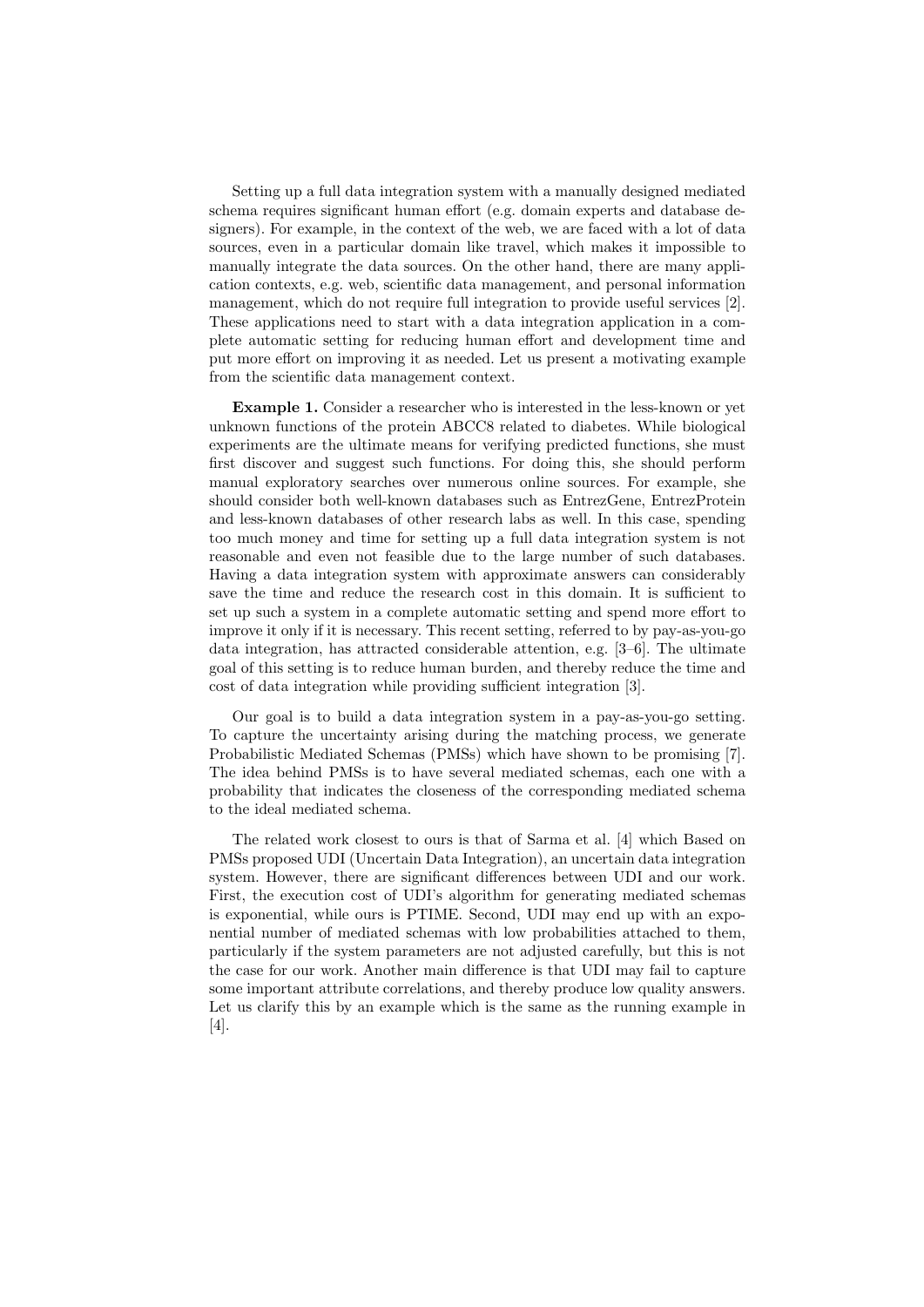Example 2. Consider the following schemas both describing people:  $S_1(name, hPhone, hAddr, oPhone, oAddr)$ 

 $S_2(name, phone, address)$ 

In  $S_2$ , the attribute *phone* can either be a home phone number or an office phone number, and the attribute address can either be a home address or an office address.

An ideal data integration system should capture the correlation between hPhone and hAddr and also between  $oPhone$  and  $oAddr$ . Specifically, it must generate schemas which group the address and hAddr together if phone and hPhone are grouped together. Similarly it should group the address and oAddr together if *phone* and  $oPhone$  are grouped together. In other words either of the following schemas should be generated (we abbreviate  $hPbone, oPhone, hAddr, oAddr$ as  $hP$ ,  $oP$ ,  $hA$ , and  $oA$  respectively):

 $M_1(\{name, name\}, \{phone, hP\}, \{oP\}, \{address, hA\}, \{oA\})$  $M_2(\{name, name\}, \{phone, oP\}, \{hP\}, \{address, oA\}, \{hA\})$ 

Although these schemas are generated by UDI, they are overwhelmed by schemas in which the attribute correlations are not respected. Thus, by producing a large number of schemas which can easily be exponential, the desirable schemas get a very low probability. This occurs because UDI does not consider attribute correlations. Most attribute correlations are expressed within Functional Dependencies (FDs). For example let  $F_1$  and  $F_2$  be the set of FDs of  $S_1$ and  $S_2$  respectively:

 $F_1 = \{hPhone \rightarrow hAddr, oPhone \rightarrow oAddr\}$ 

 $F_2 = \{phone \rightarrow address\}$ 

These FDs show the correlation between attributes. For example,  $hPhone \rightarrow$ hAddr indicates that the two attributes hPhone and hAddr are correlated. Considering the pairs of FDs from different sources can help us extracting these correlations and achieving the goal of generating mediated schemas that represent these correlations. For example, the FD pair phone  $\rightarrow$  address and hPhone  $\rightarrow$  hAddr indicates that if we group phone and hPhone together, we should also group *address* and  $hAddr$  together, as well as the *oPhone* and *oAddr*.

The set of attribute correlations that cannot be represented in one mediated schema implies having several correct mediated schemas at the same time. In Example 2, we cannot discard any of the schemas  $M_1$  and  $M_2$  in favor of the other because we do not know whether phone represents home phone or office phone, or whether *address* represents home address or office address. Actually, we cannot determine the correct schema without the help of the domain expert. Thus, we keep both, as uncertain mediated schemas, and assign them a probability of correctness. We discuss the details of generating mediated schemas and assigning probabilities to them in section 3.2. Traditional data integration systems which build only one mediated schema cannot capture this kind of uncertainty.

In this paper, we propose IFD (Integration based on Functional Dependencies), a pay-as-you-go data integration system that takes into account attribute correlations by using functional dependencies. We use a probabilistic data model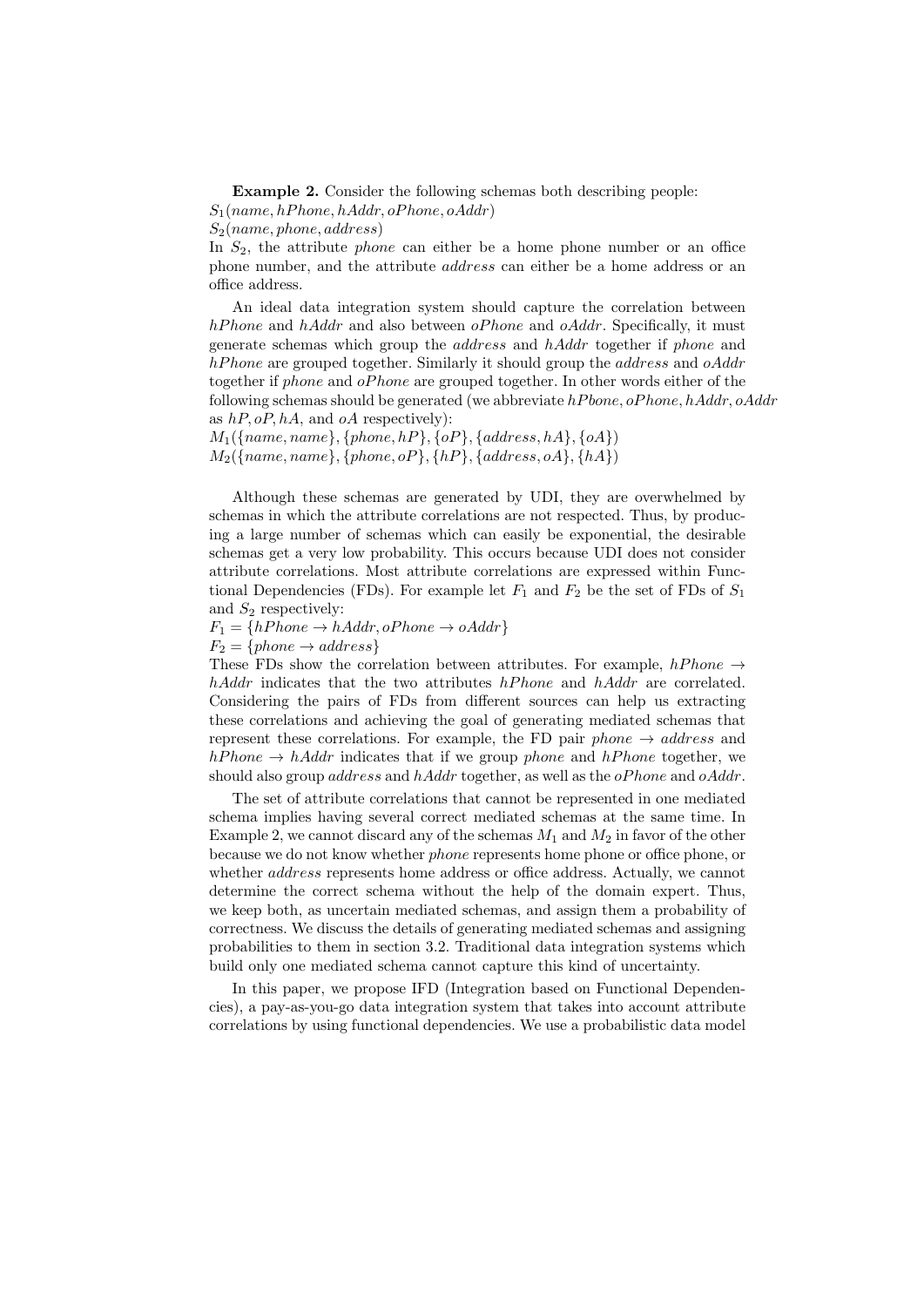that enables us to capture uncertainty in mediated schemas. IFD sets up the system by creating a set of PMSs automatically and lets the user improve them when necessary. It uses algorithms that scale well in the number of sources. We model the schema matching problem as a clustering problem with constraints. This allows us to generate mediated schemas using algorithms designed for the latter problem. In our approach, we build a custom distance function for representing the knowledge of attribute semantics which we extract from FDs. We also propose a new metric (i.e. FD-point) for ranking the generated mediated schemas in the clustering process, and selecting high quality ones. IFD allows integrating a given set of data sources, as well as incrementally integrating additional sources, without needing to restart the entire process. To validate our approach, we implemented IFD as well as baseline solutions. The performance evaluation results show significant performance gains of our approach in terms of recall and precision compared to the baseline approaches. They confirm the importance of FDs in improving the quality of generated mediated schemas.

The rest of the paper is organized as follows. In Section 2, we make our assumptions precise and define the problem. In Section 3, we propose IFD, and describe its architecture, components and algorithms. We also analyze the execution cost of IFD's algorithms. Section 4 describes our performance validation. Section 5 discusses related work, and Section 6 concludes.

#### 2 Problem Definition

In this section, we first give our assumptions and some background about PMSs. Then, we state the problem we address in this paper.

For the applications which we consider (e.g., scientific data management), we assume the availability of functional dependencies for the attributes of sources. This is a reasonable assumption in the applications which we consider, in particular scientific applications, because the data source providers are willing to provide the full database design information, including functional dependencies. However, there are contexts such as the web in which functional dependencies are not available. For these applications, we can use one of the existing solutions, e.g. [8–11, 5] to derive functional dependencies from data. Obviously, by using functional dependencies, we can obtain the primary key. Another assumption, which we make for ease of presentation, is that the data model is relational.

Now, we define some basic concepts, e.g. functional dependencies and mediated schemas, and then state the problem addressed in this paper. Let S be a set of source schemas, say  $S = \{S_1, \ldots, S_n\}$ , where for each  $S_i, i \in [1, n], S_i =$  $\{a_{i,1},\ldots,a_{i,l_i}\}\,$  such that  $a_{i,1},\ldots,a_{i,l_i}$  are the attributes of  $S_i$ . We denote the set of attributes in  $S_i$  by  $att(S_i)$ , and the set of all source attributes as A. That is  $A = \bigcup_i att(S_i)$ . For simplicity, we assume that  $S_i$  contains a single table. Let F be the set of functional dependencies of all source schemas, say  $F = \{F_1, \ldots, F_n\}$ . For each  $S_i, i \in [1, n]$ , let  $F_i$  be the set of functional dependencies among the attributes of  $S_i$ , i.e.  $att(S_i)$ , where each  $fd_j, fd_j \in F_i$  is of the form  $L_j \to R_j$ and  $L_j \subseteq att(S_i), R_j \subseteq att(S_i)$ . In every  $F_i$ , there is one fd of the form  $L_p \to R_p$ , where  $R_p = att(S_i)$ , i.e.  $L_p$  is the primary key of  $S_i$ .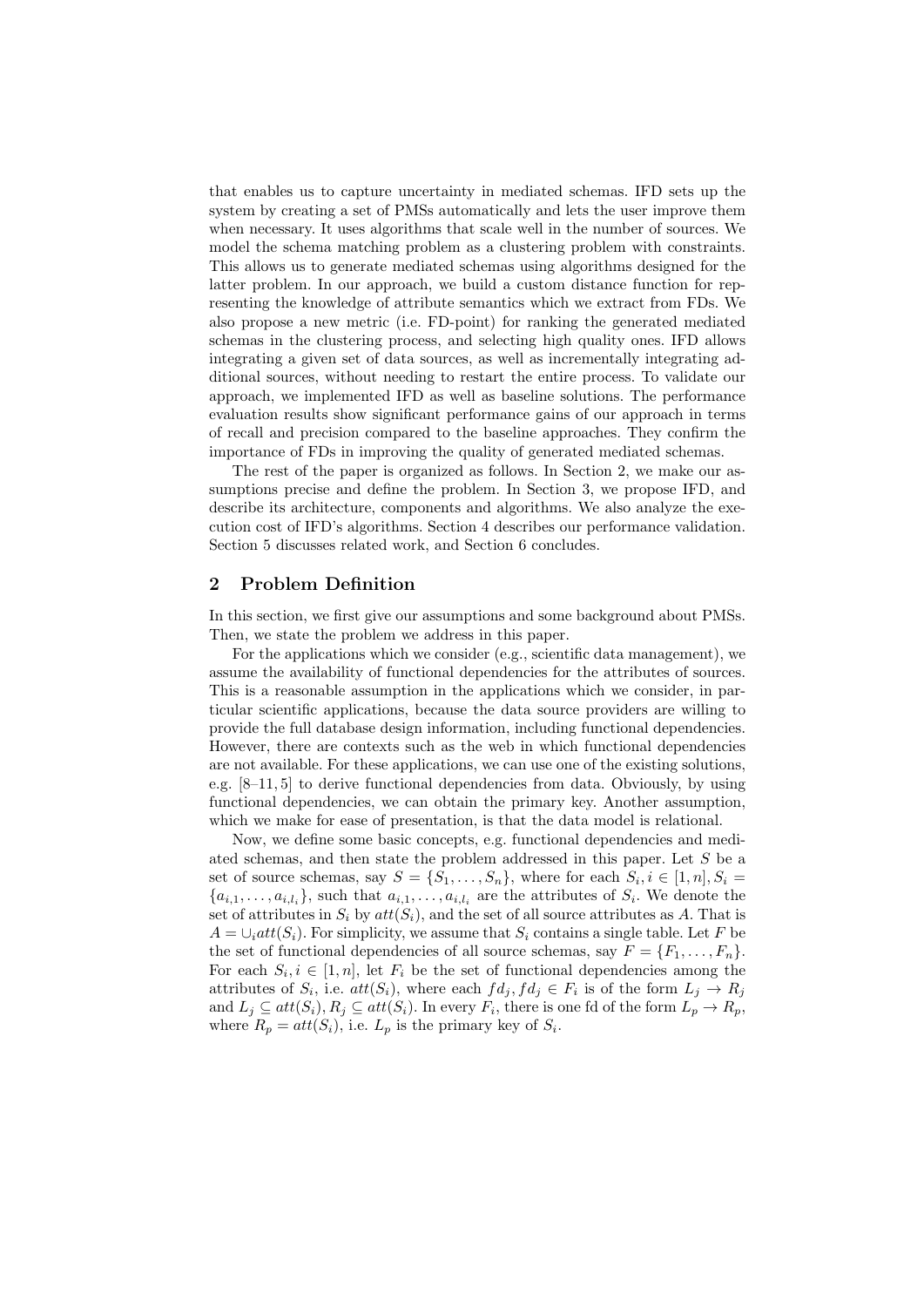We assume that every attribute in the data sources can be matched with at most one attribute in other data sources, which means we only consider one-toone mappings. We do this for simplicity and also because this kind of mapping is more common in practice. For a set of sources S, we denote by  $M = \{A_1, \ldots, A_m\}$ a mediated schema, where  $A_i \subseteq A$ , and for each  $i, j \in [1, m], i \neq j \Rightarrow A_i \cap A_j = \emptyset$ . Each attribute involved in  $A_i$  is called a mediated attribute. Every mediated attribute ideally consists of source attributes with the same semantics.

While traditional database integration approaches rely only on one mediated schema, a probabilistic approach considers several mediated schemas each with a probability that indicates the likelihood of closeness of the mediated schema to the manually created mediated schema. A formal definition of probabilistic mediated schemas is as follows.

A probabilistic mediated schema (PMS) for a set S of source schemas is the set  $N = \{(M_1, P(M_1)), \ldots, (M_k, P(M_k))\}$  where

- $M_i$  is a mediated schema for S, where  $i \in [1, k]$ .
- For each  $i, j \in [1, k], i \neq j$  ⇒  $M_i \neq M_j$ , i.e.  $M_i$ ,  $M_j$  are different clusterings of  $att(S)$ .
- $P(M_i) \in (0,1].$
- $\sum_{i=1}^{k} P(M_i) = 1.$

Since each mediated schema corresponds to a clustering of source attributes, we can measure its quality by computing the F-measure of the clustering.

Let us now state the problem we address. Suppose we are given a set of source schemas  $S$ , and a set of functional dependencies  $F$  and a positive integer number  $k$  as input. Our problem is to efficiently find a set of  $k$  probabilistic mediated schemas which have the highest F-measure.

#### 3 Data Integration Based on Functional Dependencies

Setting up a data integration application requires significant human effort particularly in creating the mediated schema and in generating the mappings between the mediated schema and the data sources [4]. Both activities require experts with good knowledge of the domain. In this section, we describe IFD, a data integration system that automatically performs the tasks of mediated schema generation and the attribute matching, by taking advantage of functional dependencies among the source attributes.

In the rest of this section, we first briefly describe the architecture of our data integration system. Then, we describe our approach for schema matching.

#### 3.1 System Architecture

Figure 1 depicts the architecture of our system, which consists of two main parts of schema matching and query processing, in part A and part B respectively. The components of schema matching which operate during the set-up time of the system are as follows:

– Attribute similarity computing: this component computes the attribute name similarity between every two source attributes.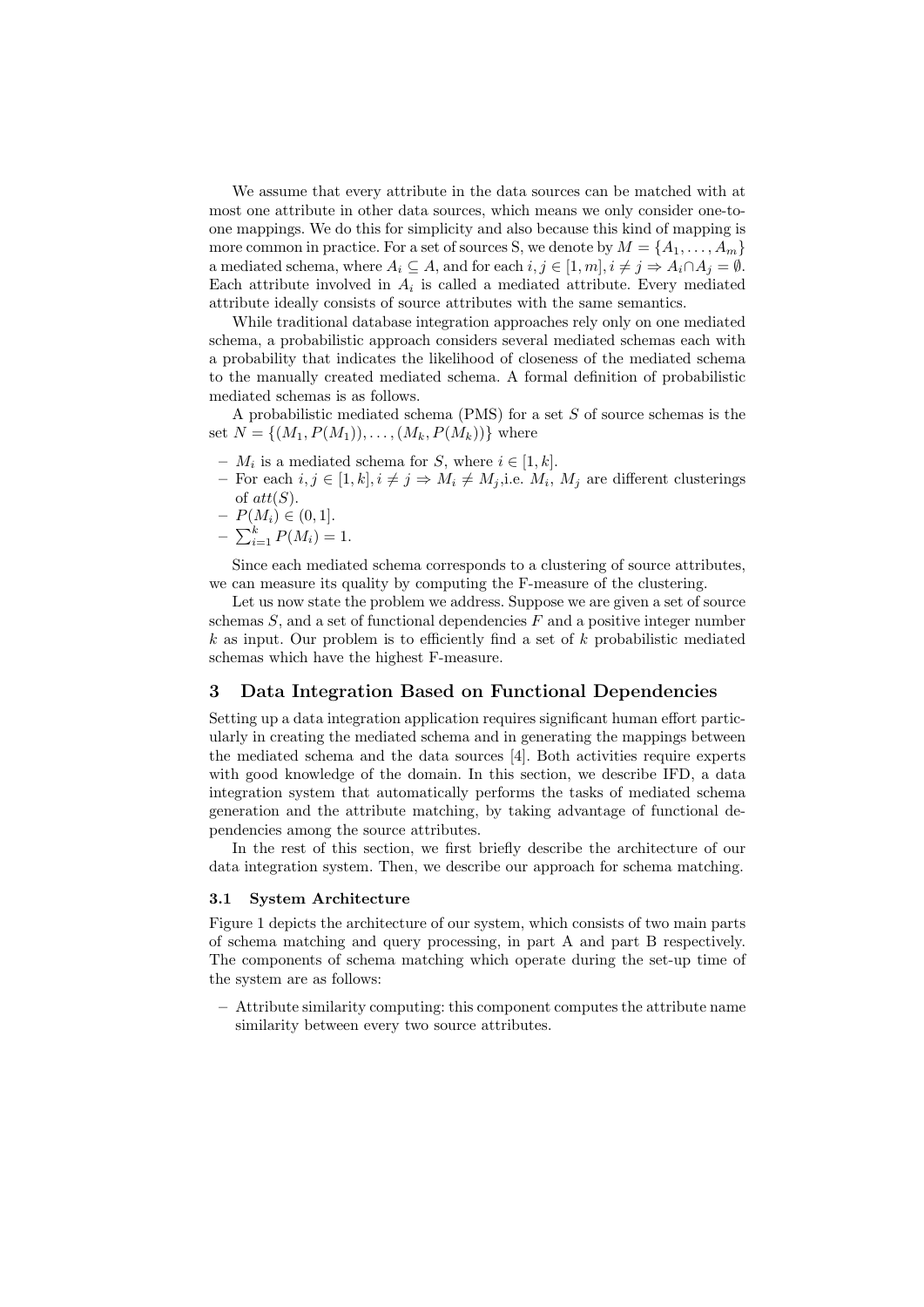- FD derivation: this component derives functional dependencies from data, which is an optional component of the system and is only used in the cases where functional dependencies are not given to the system.
- Distance assignment: this component uses attribute pairs similarity and functional dependencies for generating the distance function.
- Schema matching: this component uses the distance function for generating a set of probabilistic mediated schemas.
- Single schema building: this component generates one mediated schema for the user by using the generated probabilistic mediated schemas.

Part B of Figure 1 depicts the components of the query processing part. We include these components in the architecture of our system to provide a complete picture of a data integration system but our focus is on the schema matching part (part A). The components of part B which operate at query evaluation time are as follows:

- Query reformulation: This component uses the probabilistic mediated schemas to reformulate the user query posed against the mediated schema to a set of queries posed over the data sources.
- Query result aggregation: This component combines the results of reformulated queries and assigns a probability to every tuple in the result, based on both the probabilities of the mediated schemas and the dependency among data sources.



Fig. 1. Architecture of our data integration system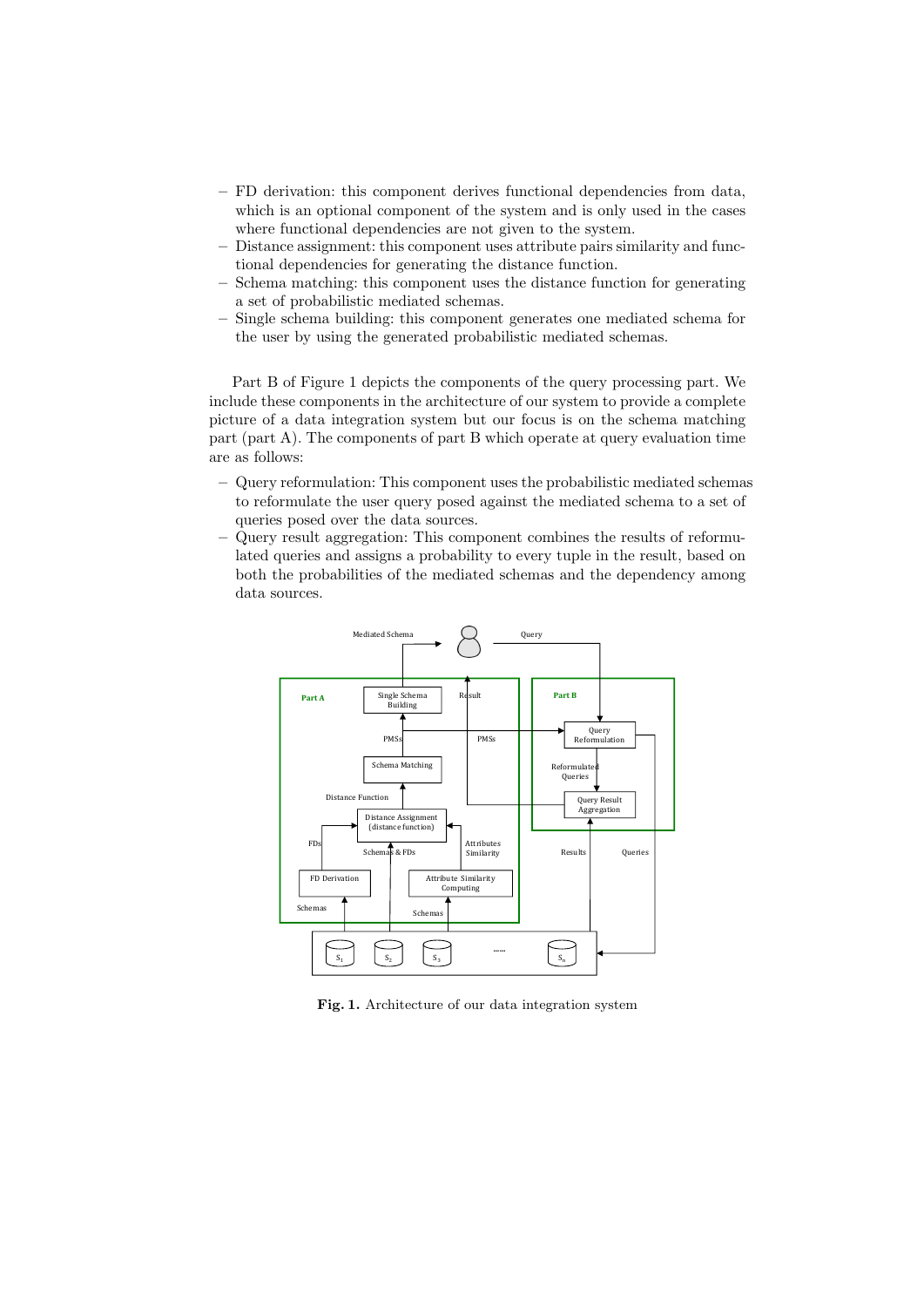#### 3.2 Mediated Schema Generation

To build the mediated schema automatically, we cluster the source attributes by putting semantically equivalent attributes in the same cluster. In order to do this without using domain expert's knowledge, we rely on two clues: attributes' name similarity and FDs between attributes. In some cases, attributes with the same semantics also have similar names, so attribute similarity alone can lead to good attribute clustering. However, this is not suitable for our underlying applications where there are many attributes with the same semantics which have completely different names, and vice versa. Therefore, as the second clue, we use FDs for identifying semantically equivalent attributes.

Typically, since we are not sure about the semantics of attributes, uncertainty arises while clustering the attributes. To capture the uncertainty and improve the result of clustering over time, we use a probabilistic data model with which we create probabilistic mediated schemas (instead of only one mediated schema). This helps us to better capture the inherent uncertainty in clustering the attributes. In traditional data integration systems, queries are posed over one mediated schema, but in a probabilistic approach we generate several mediated schemas.

Distance Assignment To cluster the source attributes, we use a clustering algorithm that works based on a distance matrix (i.e. the distance between every two attributes). Specifically we use the *single-link CAHC* (Constrained Agglomerative Hierarchical Clustering) algorithm [12]. The problem is how to assign the distances between the attributes in order to obtain good mediated schemas. In our work, we do this by using the attributes' name similarity as well as some heuristics we introduce about FDs.

Distance is a number between 0 and 1. We set the distance between attributes from the same source to a value equal to 1 (i.e. maximum value), because it is not reasonable to put such attributes in the same cluster. For other attribute pairs, if the FD heuristics are not applicable to them, we set the distance equal to 1 minus the name similarity (which is also a number between 0 and 1), e.g. if a pair's name similarity is 0.3, then we set the distance to 0.7. For the other cases, we use our heuristics which will be described later.

Before describing our heuristics, let us first define Match and Unmatch concepts. Consider  $a_1$  and  $a_2$  as two typical attributes. If we want to increase their chance of being put in the same cluster, we set their distance to  $MD$  (i.e. Match Distance) which is 0 or a number very close to 0. In this case, we say that we matched  $a_1$  with  $a_2$ , and we show this by  $Match(a_1, a_2)$ . In contrast, if we want to decrease their chance of being put in the same cluster, then we set their distance to UMD (i.e. Un-Match Distance) which is 1 or a number very close to 1. In this case, we say that we *unmatched*  $a_1$  and  $a_2$  and we show this by  $Unmatch(a_1, a_2).$ 

FD Heuristics We use a number of heuristic rules related to FDs in order to assign the distance of attributes. Let us use the following example to illustrate our heuristics.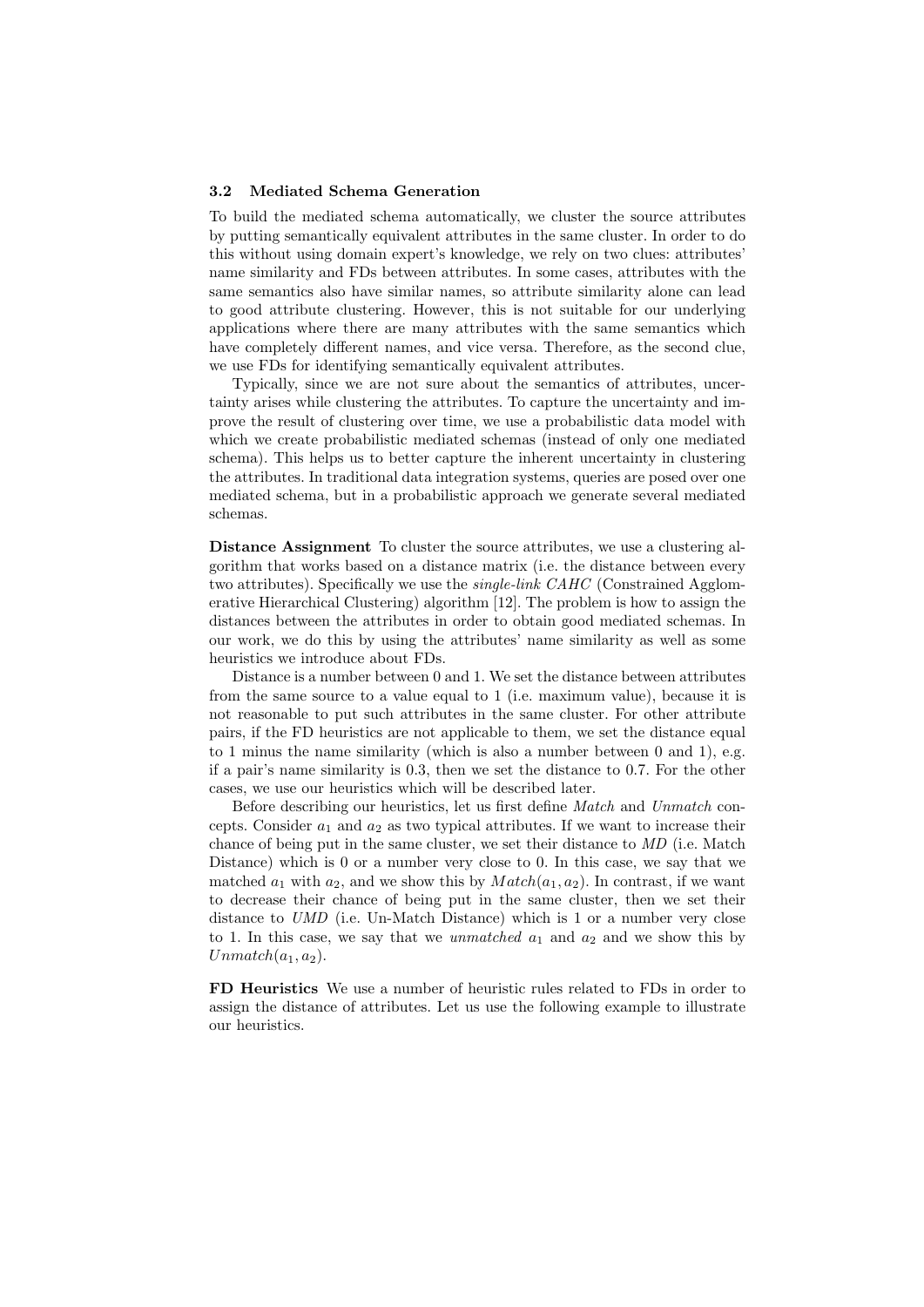Example 3. Consider two source schemas, both describing a university course schedule. In this example, primary keys are underlined;  $F_1$  and  $F_2$  are the sets of FDs of  $S_1$  and  $S_2$  respectively:

 $S_1(term, c#, section#, course name, instructor, name, time, room)$  $S_2(\overline{\text{semester}}, \overline{\text{course}}, \overline{\text{sec}\#}, \text{name}, \overline{\text{instructor}}, \overline{\text{in} \text{s_name}}, \text{location})$  $F_1 = \{c\# \rightarrow coursename, instructor \rightarrow name\}$  $F_2 = \{course \rightarrow name, instructor \rightarrow ins_name\}$ 

**Heuristic 1** Let  $S_p$  and  $S_q$ ,  $p \neq q$ , be two source schemas. Then,

 $Match(a_{p,i}, a_{q,k}) \Rightarrow unmatch(a_{p,i}, a_{q,l}) \wedge unmatch(a_{q,k}, a_{p,j})$ 

where  $a_{p,i} \in att(S_p), a_{p,j} \in att(S_p) \setminus \{a_{p,i}\}, a_{q,k} \in att(S_q), a_{q,i} \in att(S_q) \setminus \{a_{q,k}\}.$ 

The reason behind heuristic 1 is that each attribute can be matched with at most one attribute of the other source.

**Heuristic 2** Let  $fd_p: a_{p,i} \rightarrow a_{p,j}$  and  $fd_q: a_{q,k} \rightarrow a_{q,l}$  be two FDs, where  $fd_p \in F_p$ ,  $fd_q \in F_q$ ,  $p \neq q$ . Then, similarity $(a_{p,i}, a_{q,k}) > t_L \Rightarrow Match(a_{p,j}, a_{q,l})$ where  $t_L$  is a certain threshold and similarity is a given similarity function.

The reason behind heuristic 2 is that we consider the set of facts that the two sources are assumed to be from the same domain, and both attributes  $a_{p,i}$  and  $a_{q,l}$  are functionally determined by the attributes  $a_{p,i}$ , and  $a_{q,k}$  respectively, which themselves have close name similarity. Thus, we heuristically agree that: the probability of  $Match(a_{p,i}, a_{q,l})$  is higher than that of  $Match(a_{p,i}, a_{q,s})$  and  $Match(a_{q,l}, a_{p,r})$ , where  $a_{q,s} \in att(S_q) \setminus \{a_{q,l}\}\$  and  $a_{p,r} \in S_p \setminus \{a_{p,j}\}\$ . Therefore, in such a case we match  $a_{p,j}$  with  $a_{q,l}$  to reflect this fact. Note that this heuristic has a general form in which there are more than one attribute on the sides of the FDs (see Section 3.2).

By applying heuristic 2 on Example 3, we have the FD instructor  $\rightarrow$  name from  $S_1$ , and *instructor*  $\rightarrow$  *ins\_name* from  $S_2$ . There is only one attribute at the left side of these FDs, and their name similarity is equal to 1 that is the maximum similarity value. Thus, we match the *name* with the *ins\_name* which appear on the right side of these FDs. Notice that in this example, FDs guided us to recognize that the *name* in  $S_2$  is in fact the instructor's name, and not the course's name. This kind of mistake is typically made by approaches which only rely on name similarity for attribute matching.

**Heuristic 3** Let  $PK_p$  and  $PK_q$ ,  $p \neq q$ , be the primary keys of  $S_p$  and  $S_q$  respectively. Then,

$$
(\exists a_{p,i} \in PK_p, a_{q,j} \in PK_q \mid (a_{p,i}, a_{q,j}) = \underset{a_p \in PK_p, a_q \in PK_q}{\text{arg max}} similarity(a_p, a_q)) \land
$$

$$
(similarity(a_{p,i}, a_{q,j}) > t_{PK}) \Rightarrow Match(a_{p,i}, a_{q,j})
$$

where  $t_{PK}$  is a certain threshold and similarity is a given similarity function.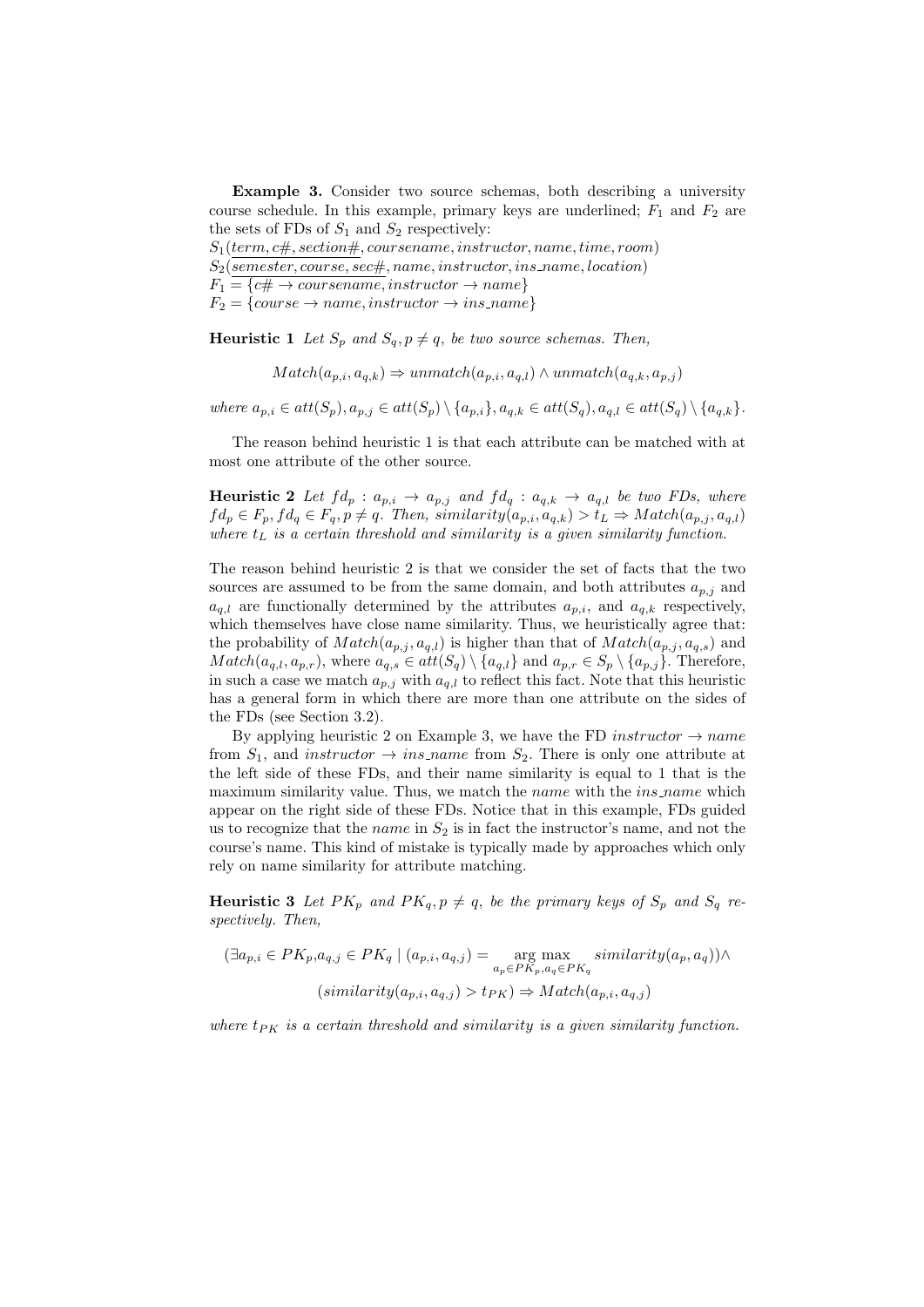The reason behind heuristic 3 is simple. Since we assume sources are from the same domain, there are a number of specific attributes which can be part of the primary key. Although these attributes may have different names in different sources, it is reasonable to expect that some of these attributes from different sources can be matched together. Obviously, we can set  $t_{PK}$  to a value less than the value we set for  $t_L$  because typically the probability of finding matching attributes in the primary key attributes is higher than the other attributes. After matching  $a_{p,i}$  with  $a_{q,j}$ , we remove them from  $PK_p$  and  $PK_q$  respectively, and continue this process until the similarity of the pair with the maximum similarity is less than the threshold  $t_{PK}$  or one of the  $PK_p$  or  $PK_q$  has no more attributes to match.

Now we apply heuristic 3 to Example 3. It is reasonable to match the attributes: term, c#, and section# of  $S_1$  with semester, course, and sec# of  $S_2$ rather than with other attributes of  $S_2$ , and vice versa. The attribute pair with the maximum similarity is (section  $\#$ , sec $\#$ ). If we choose a good threshold, we can match these attributes together. The similarity of other attribute pairs is not high enough to pass the wisely selected threshold values.

**Heuristic 4** Let  $PK_p$  and  $PK_q$ ,  $p \neq q$ , be the primary keys of  $S_p$  and  $S_q$  respectively. Then,

$$
(\exists a_{p,i} \in PK_p, a_{q,j} \in PK_q, f d_p \in F_p, f d_q \in F_q \mid f d_p : a_{p,i} \rightarrow R_p, f d_q : a_{q,j} \rightarrow R_q) \Rightarrow Match(a_{p,i}, a_{q,j}) \quad (1)
$$

and also

$$
(RHS(1) \land R_p = \{a_{p,r}\} \land R_q = \{a_{q,s}\}) \Rightarrow Match(a_{p,r}, a_{q,s})
$$
\n<sup>(2)</sup>

We can apply heuristic 4 when we have two attributes in two primary keys which each of them is the single attribute appearing at the left side of a FD. In this case, we match these attributes with each other(rule 1). We also match the attributes on the right sides of the two FDs if there is only one attribute appearing at the right side of them (rule 2).

By applying heuristic 4 on Example 3, we match  $c\#$  with *course* which is a right decision. We do this because of the two FDs:  $c \# \rightarrow coursename$  and  $course \rightarrow name$ . We also match *coursename* with *name* which are the only attributes appearing at the right side of these FDs. Had we used name similarity only, we would have very likely matched coursename with course for example, which is a wrong decision.

**Heuristic 5** Let  $PK_p$  and  $PK_q$ ,  $p \neq q$ , be the primary keys of  $S_p$  and  $S_q$  respectively. Then,

$$
(\forall a_{p,r} \in PK_p \setminus \{a_{p,i}\}, \exists a_{q,s} \in PK_q \setminus \{a_{q,j}\} \mid Match(a_{p,r}, a_{q,s})) \land (|PK_p| = |PK_q|) \Rightarrow Math(a_{p,i}, a_{q,j})
$$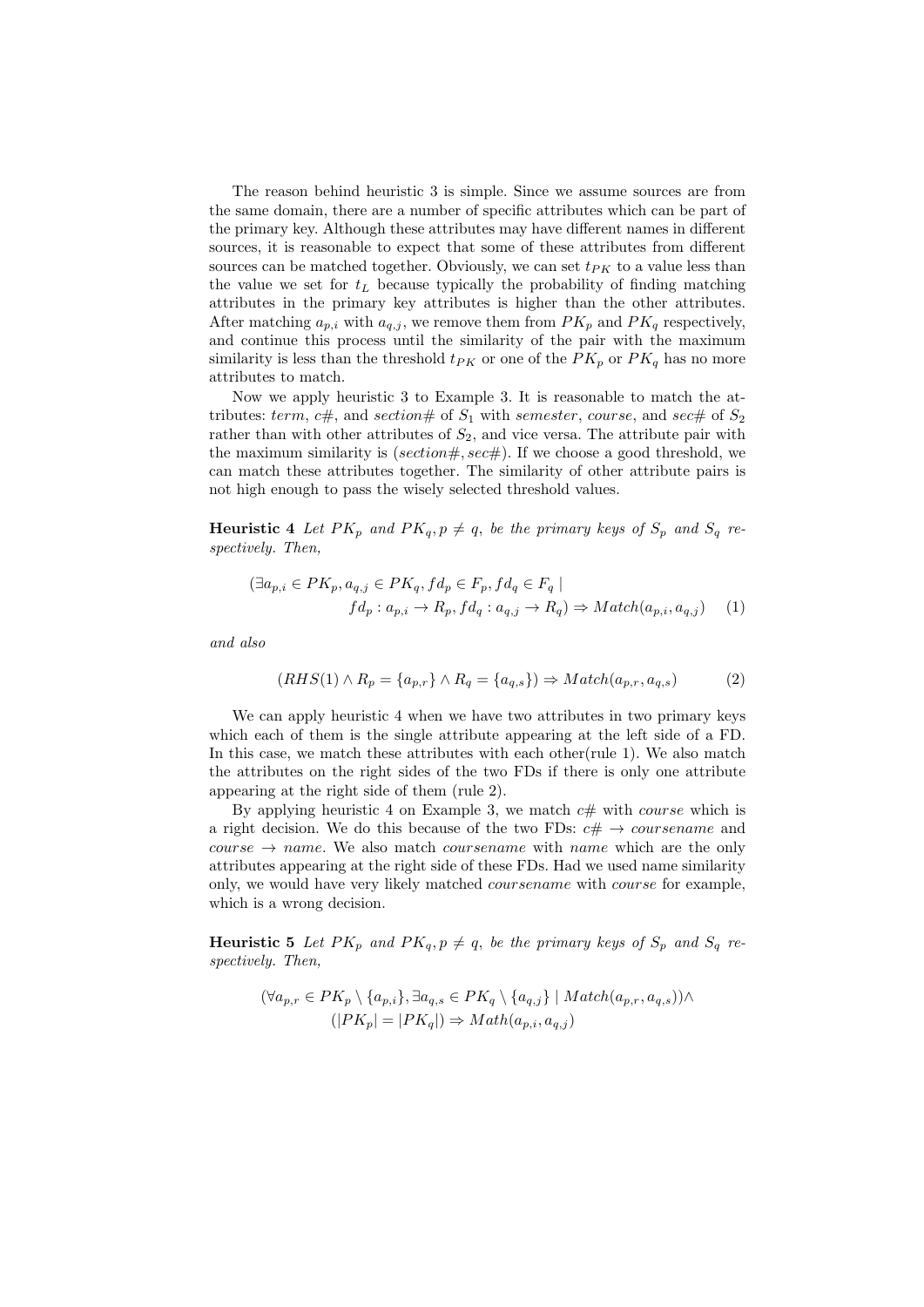We can apply heuristic 5 when all attributes of  $PK_p$  and  $PK_q$  have been matched, and only one attribute is left in each of them. We match these two attributes with each other hoping that they are semantically the same. Coming back to Example 3, there is only one attribute left in each of the primary keys that we have not yet matched (i.e. term, semester) that we can match using this heuristic.

Distance Assignment Algorithm Algorithm 1 describes how we assign distances to attribute pairs and build the distance matrix that is used in schema matching. It takes as input the source schemas, the set of PK (Primary Key) of every source, and the set of FDs of every source such that each  $fd \in F_i$  is of the form  $L \to R$ , where L and R are attribute subsets from source  $S_i$ , i.e.  $L, R \subseteq att(S_i)$ . Notice that the FD related to the PK of  $S_i$  is removed from  $F_i$ . Steps 2-10 of the algorithm find FD pairs from different sources which their left sides match together and then try to match attribute pairs on the right sides of these FDs. Steps 5-7 find the attribute pairs  $(a_p, a_q)$  whose similarity is maximum. If the similarity of  $a_p$  and  $a_q$  is more than threshold  $t_R$ , their distance is set to  $MD$  (Match Distance), and the distances between each of them and any other source-mates are set to  $UMD$  (Unmatch Distance). The algorithm uses the *DoMatch* procedure for matching and unmatching attributes. It gets the attributes which should be matched as parameter, matches them, and unmatches every one of them with the other ones' source-mates. Generally, whenever the algorithm matches two attributes with each other, it also unmatches the two of them with the other one's source-mates because every attribute of a source can be matched with at most one attribute of every other source. Steps 8-10 remove the matched attributes from the list of unmatched attributes, and repeats the matching process if there are still some attributes remaining for matching.

Step 3 uses the  $IsMatch$  function. This function takes as parameter the left sides of two FDs and returns true if they can be matched together, otherwise it returns false. It first checks whether the input parameters are two sets of the same size. Then, it finds the attribute pair with maximum name similarity and treats it as matched pair by removing the attributes from the list of unmatched attributes if their similarity is more than threshold  $t_L$ . It repeats the matching process until there is no more attribute eligible for matching. After the matching loop is over, the function returns true if all attribute pairs have been matched together, otherwise it returns false which means the matching process has not been successful.

Notice that we do not reflect the matching of attributes of the left sides of FDs in the distance matrix. The reason is that for these attributes (in contrast to those on the right side), the matching is done just based on attribute name similarity and not the knowledge in FDs.

In these algorithms, we use three different similarity thresholds (i.e.  $t_L$ ,  $t_R$ , and  $t_{PK}$ ). We do this to have more flexibility in the matching but we need to set them carefully. If we set them to high values, we prevent wrong matching but may miss some pairs that should have been matched. On the other hand, if we set thresholds to low values, we increase the number of correctly matched pairs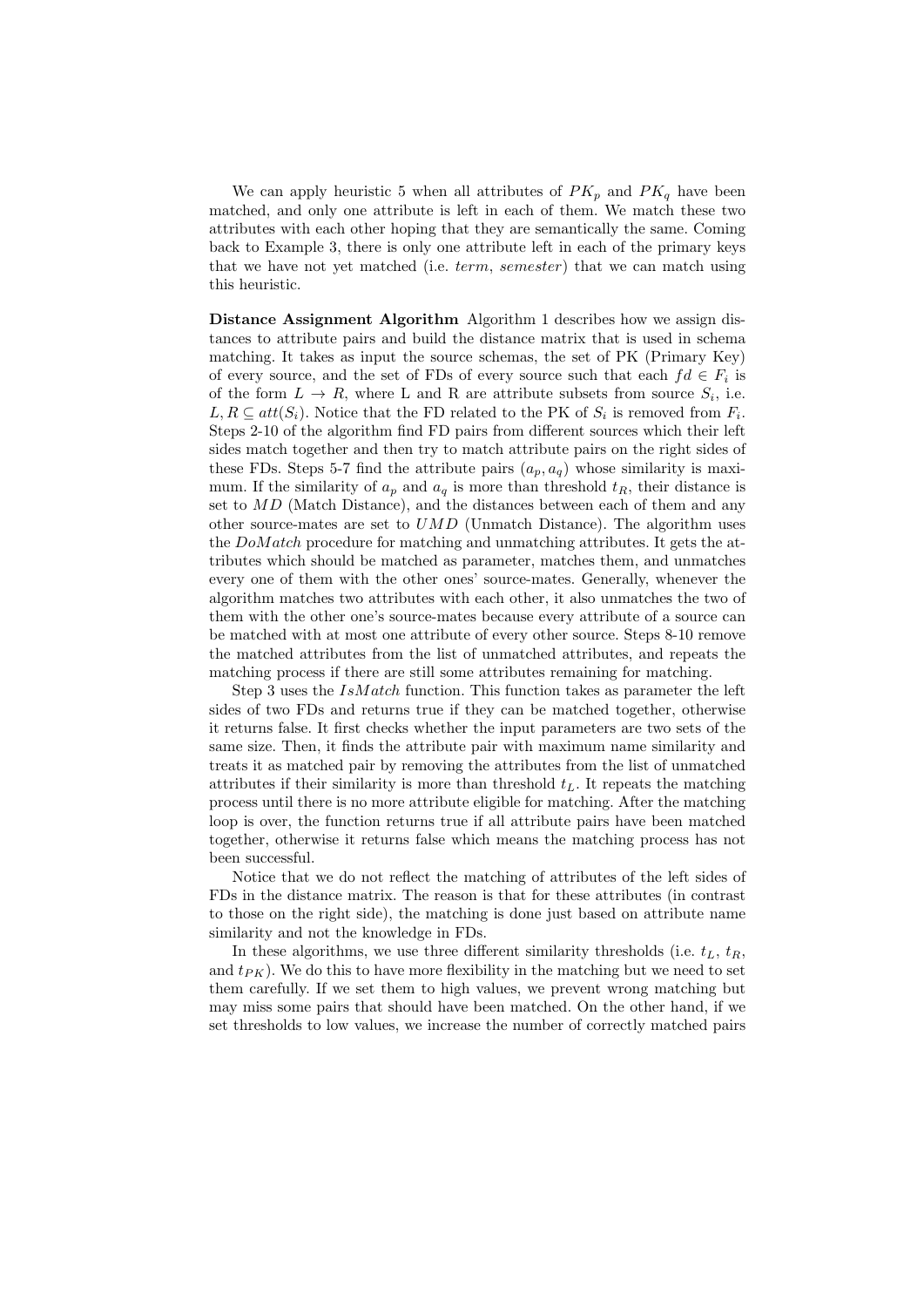but also increase the number of wrongly matched pairs. In other words, setting the threshold values is a trade off between precision and recall. Aside from this, the inequality between them is important as we explain below. We know that  $t_L$ is the similarity threshold for matching attributes at the left sides of FDs. Since the matching of left sides of FDs is taken as evidence for matching the right sides of them,  $t_L$  needs to be chosen carefully. Setting it to low values, results in wrong matchings. On the other hand, we use  $t_R$  as similarity threshold for matching attributes on the right sides of FDs. Since we already have evidence for matching them, we can be more relaxed in setting  $t_R$  by setting it to values lower than  $t_L$ . The same argument goes for the value of  $t_{PK}$ .  $t_{PK}$  is the similarity threshold for matching PK attributes. Since these attributes are a subset of source attributes, it is reasonable to set  $t_{PK}$  to lower values than  $t_L$  and  $t_R$ .

Coming back to Algorithm 1, steps 11-26 apply PK heuristics to every PK pair and try to match their attributes based on these heuristics. Steps 13-18 check every attribute pair of two PKs to see if they are the only attributes at the left sides of two FDs. If yes, then these attributes are matched together. Steps 19-24 find the attribute pair with the maximum name similarity and if it is more than threshold  $t_{PK}$ , the attributes are matched together. The matching process continues until there is at least one attribute in every PK and the similarity of the attribute pair with the maximum similarity is more than threshold  $t_{PK}$ . After the matching process, if each of the two PKs has only one attribute left, their attributes are matched with each other by steps 25-26.

Steps 27-31 set the distances of attribute pairs which have not been computed by the heuristic rules. Step 28 checks if the attributes are from the same source, in which case their distance is set to UMD; otherwise the distance is set to their name similarity by step 31.

Steps 32-33 perform a transitive closure over the match and unmatch constraints using the following two rules:

- 1. If  $match(a_i, a_k)$  and  $unmatch(a_k, a_j)$ , then  $unmatch(a_i, a_j)$ . If  $a_i$  and  $a_k$  are in the same cluster and  $a_k$  and  $a_j$  are not in the same cluster, then it is clear that  $a_i$  and  $a_j$  should not be in the same cluster either.
- 2. If  $match(a_i, a_k)$  and  $match(a_k, a_j)$ , then  $match(a_i, a_j)$ . If  $a_i$  and  $a_k$  are in the same cluster and  $a_k$  and  $a_j$  are also in the same cluster, then it is obvious that  $a_i$  and  $a_j$  should also be in the same cluster.

Step 34 deals with the symmetric property of the distance between attributes. It ensures that the returned distance is independent from the order of attributes.

The matching and unmatching decisions made by a distance function should be consistent with each other. More precisely, a consistent distance function should not satisfy the following condition:

$$
\exists a_i, a_j, a_k \in A \mid match(a_i, a_j) \land match(a_j, a_k) \land unmatch(a_i, a_k). \tag{3}
$$

The following proposition shows that our distance function is consistent.

Proposition 1. Algorithm 1 returns a consistent distance function.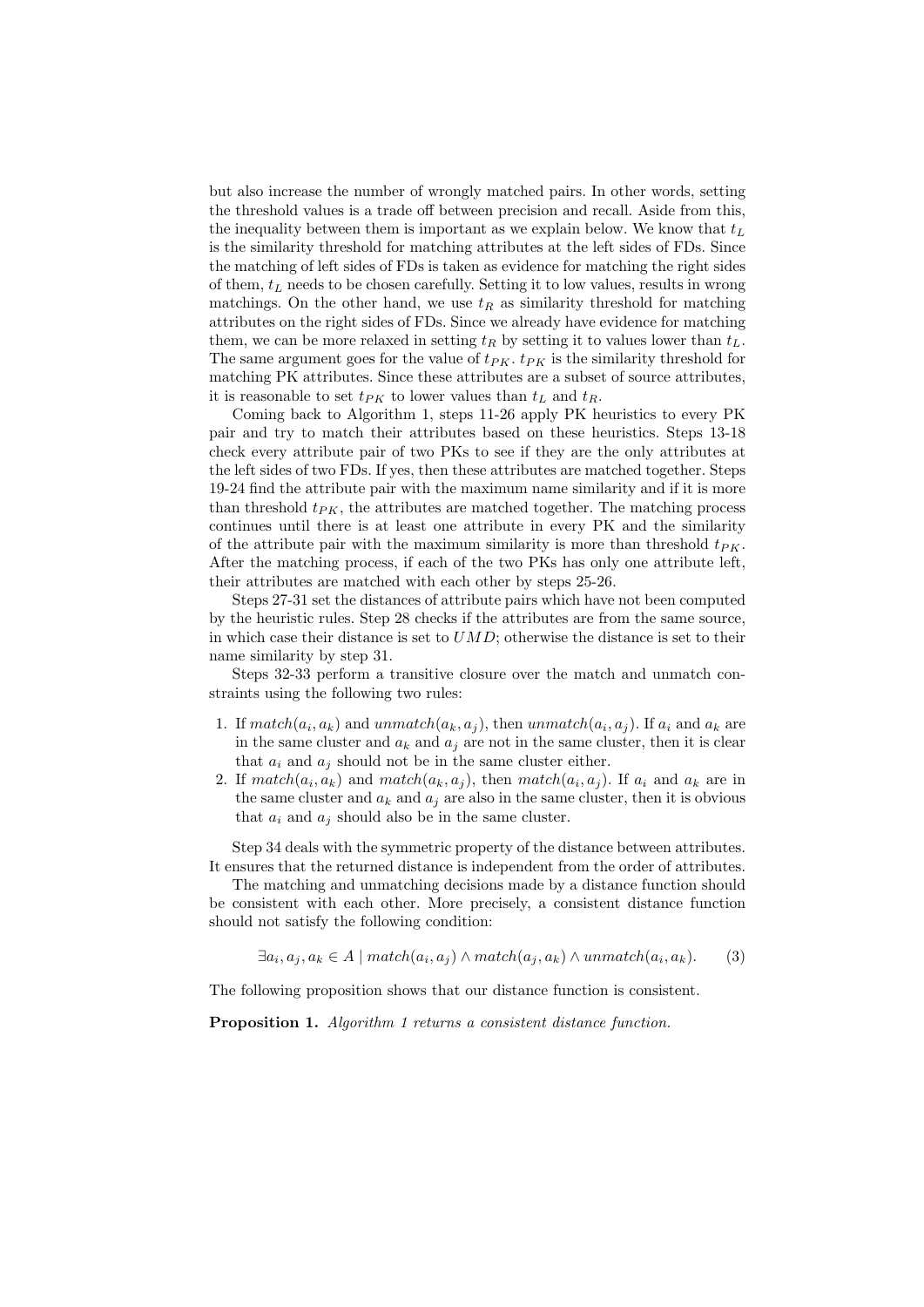Proof. We first show that if inconsistency exists, it is removed by step 32 of the algorithm, i.e. the first transitive closure rule. Then, we show that order of applying the transitive closure rules in Algorithm 1 is the only correct order. Let us prove the first part. Suppose steps 1-31 of the algorithm create an inconsistency so that condition (3) satisfies. Then, as the result of step 32 of the algorithm, either  $match(a_i, a_j)$  changes to  $unmatch(a_i, a_j)$  or  $match(a_j, a_k)$ changes to unmatch $(a_j, a_k)$ . It is clear that the inconsistency between  $a_i, a_j$ , and  $a_k$  is removed with either of the changes. Without the loss of generality, we assume that  $match(a_i, a_j)$  changes to  $unmatch(a_i, a_j)$ . Then, if there exists  $a_l \in A$ , so that condition (3) satisfies for  $a_i, a_j$ , and  $a_l$  as a result of the change, step 32 removes it too. Thus, step 32 removes all of the inconsistencies in the cost of losing possibly correct match pairs.

Let us prove the second part. Suppose that steps 1-31 of the algorithm create an inconsistency so that condition (3) satisfies and we change the order of transitive closure rules. By first applying rule 2,  $unmatch(a_i, a_k)$  changes to  $match(a_i, a_k)$ . However, we already unmatched  $a_i$  with  $a_k$  as the result of matching  $a_i$  with one of the source-mates of  $a_k$ , say  $a_l$ . Thus, we have:  $match(a_k, a_i)$ and  $match(a_i, a_l)$ , which results in  $match(a_k, a_l)$  by applying rule 2 to them. This means that we matched two attributes  $a_k$  and  $a_l$  from the same source. Thus, changing the order of transitive closure rules does not remove the inconsistency but propagates it.

Generating Clusters The distances between attributes are used for computing the distance between clusters in the clustering method, i.e. CAHC. By definition, the distance between two clusters is the minimum distance between the attributes from different clusters. The generation of attribute clusters proceeds as follows. In the first step, we begin with a number of clusters each having only one attribute, i.e. n clusters, when n is the number of attributes. Then, we find the two clusters with the minimum distance, and we combine them. We continue this process until the minimum distance between clusters is greater than or equal to the value we have set for the distance between attributes from the same source. We continue merging clusters until the number of clusters becomes equal to the arity of the source (i.e. the number of attributes in that source) with the maximum arity.

Since each mediated schema is a clustering of attributes, we have in fact created one mediated schema at every step. However, these mediated schemas are not all of the same quality. We would like to select the best one $(s)$ . We defer the definition of the quality of a mediated schema to Section 4 where we formally define the quality metrics for measuring the quality of a mediated schema. Since for all generated mediated schemas we do not let unmatched attributes to be put in the same cluster, we count the number of matched pairs which has been respected by the mediated schema, as a metric for ranking mediated schemas. We call this metric the FD-point. As we will show in Section 4, there is a correlation between the FD-point and the quality of the mediated schema. Thus, we select the mediated schema(s) with the maximum FD-point, as the schema(s) with the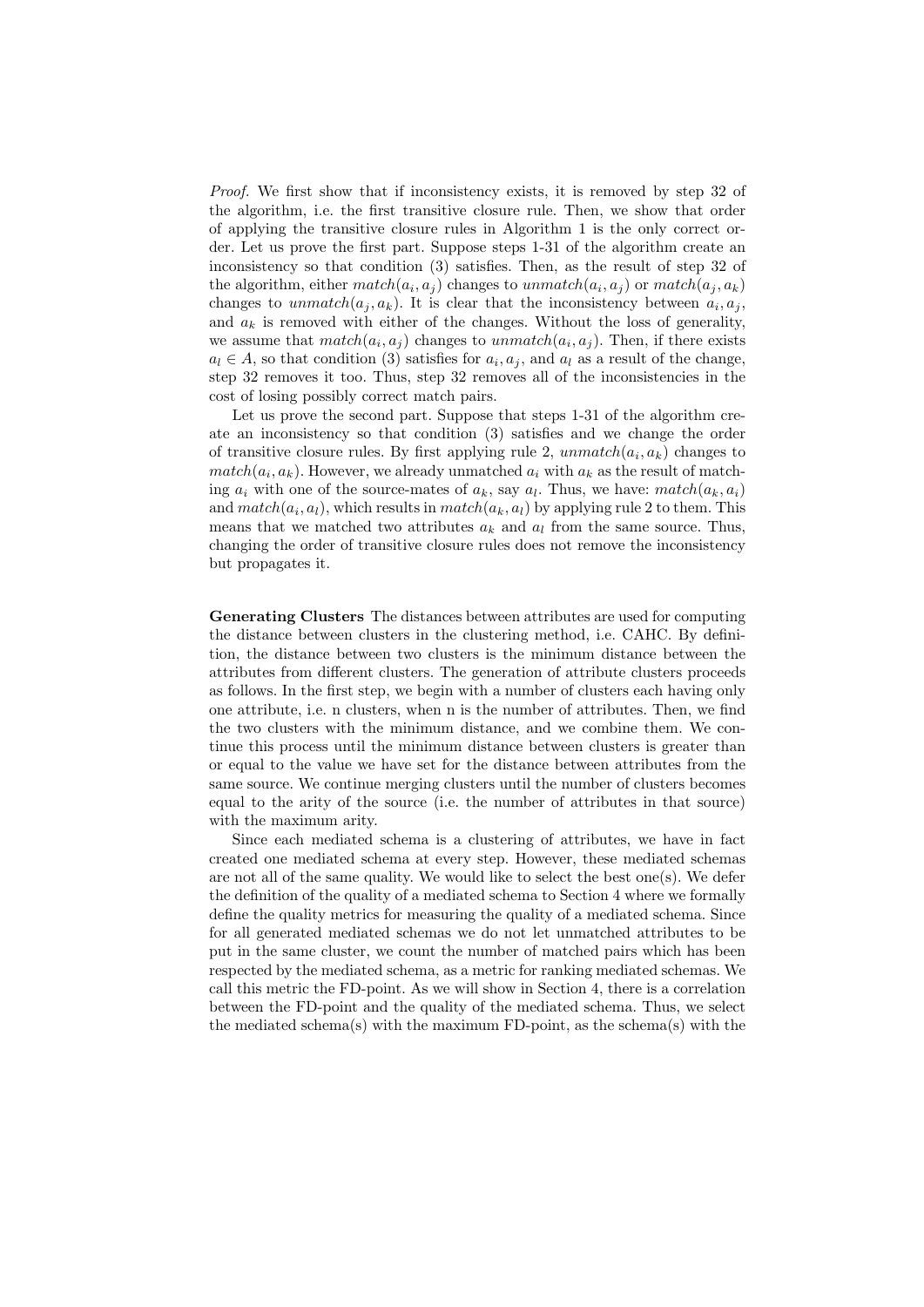Algorithm 1 Distance Assignment

**Input:** 1) Source schemas  $S_1, \ldots, S_n$ ; 2) The sets of FDs  $F_1, \ldots, F_n$  (the FDs related to PK are omitted); 3)  $P = \{PK_1, \ldots, PK_n\}$  The set of primary keys of all sources. **Output:** Distance matrix  $D[m][m]$ . 1: compute  $A = \{a_1, \ldots, a_m\}$  the set of all source attributes // match attributes on the right sides of FDs 2: for all FD pair  $fd_i \in F_k$ ,  $fd_j \in F_l$ ,  $k \neq l$  do 3: if  $IsMatch(L_i, L_j)$  then 4: make local copies of  $fd_i$ ,  $fd_i$ 5: find the attribute pair  $a_p \in R_i$ ,  $a_q \in R_j$  with the maximum similarity s 6: if  $s > t_R$  then 7:  $DoMatch(a_p, a_q)$ 8:  $R_i \leftarrow R_i \setminus \{a_p\}; R_j \leftarrow R_j \setminus \{a_q\}$ 9: **if**  $|R_i| > 0$  and  $|R_j| > 0$  **then** 10: go to 5 // match PK attributes 11: for all pair  $PK_i, PK_j \in P$ , where they are PKs of  $S_i$  and  $S_j$  respectively do 12: make local copies of  $PK_i$  and  $PK_j$ 13: for all pair  $a_p \in PK_i$ ,  $aq \in PK_j$  do 14: **if**  $\exists f d_k \in F_i$  and  $f d_l \in F_j$  such that  $L_k = \{a_p\}$  and  $L_l = \{a_q\}$  then 15:  $DoMatch(a_p, a_q)$ 16:  $PK_i \leftarrow PK_i \setminus \{a_p\}; PK_j \leftarrow PK_j \setminus \{a_q\}$ 17: if  $R_k = \{a_s\}$  and  $R_l = \{a_t\}$  then 18:  $DoMatch(a_p, a_q)$ 19: find the attribute pair  $a_p \in PK_i$  and  $a_q \in PK_j$  with maximum similarity s 20: if  $s > t_{PK}$  then 21:  $DoMatch(a_p, a_q)$ 22:  $PK_i = PK_i \setminus \{a_p\}; PK_j = PK_j \setminus \{a_q\}$ 23: **if**  $|PK_i| > 0$  and  $|PK_j| > 0$  then 24: go to 19 25: if  $PK_i = \{a_p\}$  and  $PK_j = \{a_q\}$  then 26:  $DoMatch(a_p, a_q)$ 27: for all attribute pair  $a_i, a_j \in A$  which  $D[a_i][a_j]$  has not been computed yet do 28: if  $a_i, a_j \in S_k$  (the same source) then 29:  $D[a_i][a_j] \leftarrow UMD$ 30: else 31:  $D[a_i][a_j] \leftarrow similarity(a_i, a_j)$ 32:  $\forall a_i, a_j, a_k \in A$  if  $(D[a_i][a_k]) = MD$  and  $D[a_k][a_i] = UMD$  then  $D[a_i][a_i] \leftarrow$ UMD 33:  $\forall a_i, a_j, a_k \in A$  if  $(D[a_i][a_k] = MD$  and  $D[a_k][a_j] = MD)$  then  $D[a_i][a_j] \leftarrow MD$ 34:  $\forall a_i, a_j \in AD[a_i][a_j] \leftarrow D[a_j][a_i]$ 

highest quality. We assign equal probabilities to all selected mediated schemas, since we do not have any other metrics for differentiating between the selected mediated schemas.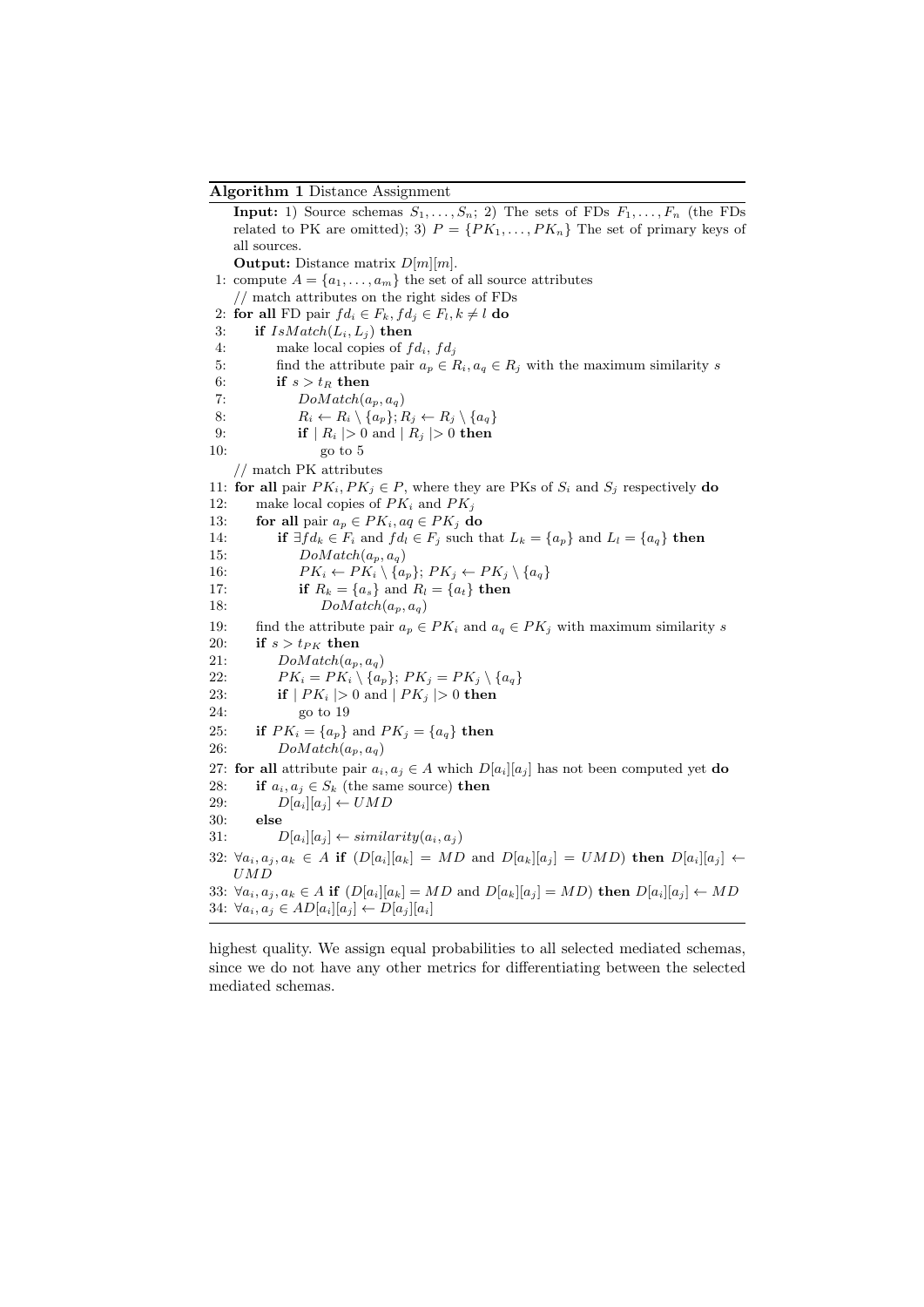Algorithm 2 Schema Matching

**Input:** 1) Source schemas  $S_1, \ldots, S_n$ ; 2) Distance matrix  $D[m][m]$ ; 3) Number of needed mediated schemas k. Output: A set of probabilistic mediated schemas. 1: compute  $A = \{a_1, \ldots, a_m\}$  the set of all source attributes 2: let C be the set of clusters  $c_i$  such that  $c_i = \{a_i\}, a_i \in A, i \in [1, m]$ 3:  $M \leftarrow C$ 4: find two clusters  $c_i, c_j \in C$  having the minimum distance  $d_{min}$  while distance  $d_{ij}$ between  $c_i$  and  $c_j$  is computed as follows: 5: if  $\exists a_k \in c_i, a_l \in c_j, a_k, a_l \in S_p$  then 6:  $d_{ij} \leftarrow \infty$ 7: else 8:  $d_{ij} \leftarrow Min(D[a_k][a_l]), a_k \in c_i, a_l \in c_j$ 9: if  $d_{min} \neq \infty$  then 10: merge  $c_i$  with  $c_j$ 11: Add the newly added mediated schema to M 12: go to 4 13: for each  $C_i \in M$  compute the  $F$ Dpoint<sub>i</sub> as the number of attribute pairs recommended by distance matrix and respected by  $C_i$ 14:  $FDpoint_{max} \leftarrow Max(FDpoint_i), C_i \in M$ 15:  $M \leftarrow \{C_i \mid C_i \in M, FDpoint_i = FDpoint_{max}\}\$ 16: if  $k < |M|$  then 17: select k mediated schemas randomly from M 18: assign probability  $\frac{1}{k}$  to every selected mediated schema and return them 19: else 20: assign probability  $\frac{1}{M}$  to every  $C_i \in M$  and return them

Schema Matching Algorithm Algorithm 2 describes how we match different source schemas and create probabilistic mediated schemas. This algorithm takes as input the source schemas, distance matrix, and the needed number of mediated schemas which is specified by the user. Steps 1-2 create the first mediated schema by putting every attribute in a cluster. The algorithm stores all created mediated schemas in the set M, and so does for the first created mediated schema in step 3.

Steps 4-8 look for the two clusters with the minimum distance while the distance between two clusters is defined as follows: if the clusters have two attributes from the same source, the distance between them is infinity; otherwise the minimum distance between two attributes, each from one of the two clusters, is regarded as the distance between the two clusters. Steps 9-12 merge these clusters together and store this newly created mediated schema in M and continues this process by going to step 4. The necessary condition for merging clusters is that their distance should not be equal to infinity. We get the infinity as the minimum distance between clusters when every two clusters have attributes from the same source. In such a case, we stop creating the mediated schemas.

For every created mediated schema, Step 13 computes its FD-point, which is a metric for measuring the quality of mediated schemas and for selecting only the high quality ones. Distance matrix recommends some attribute pairs to be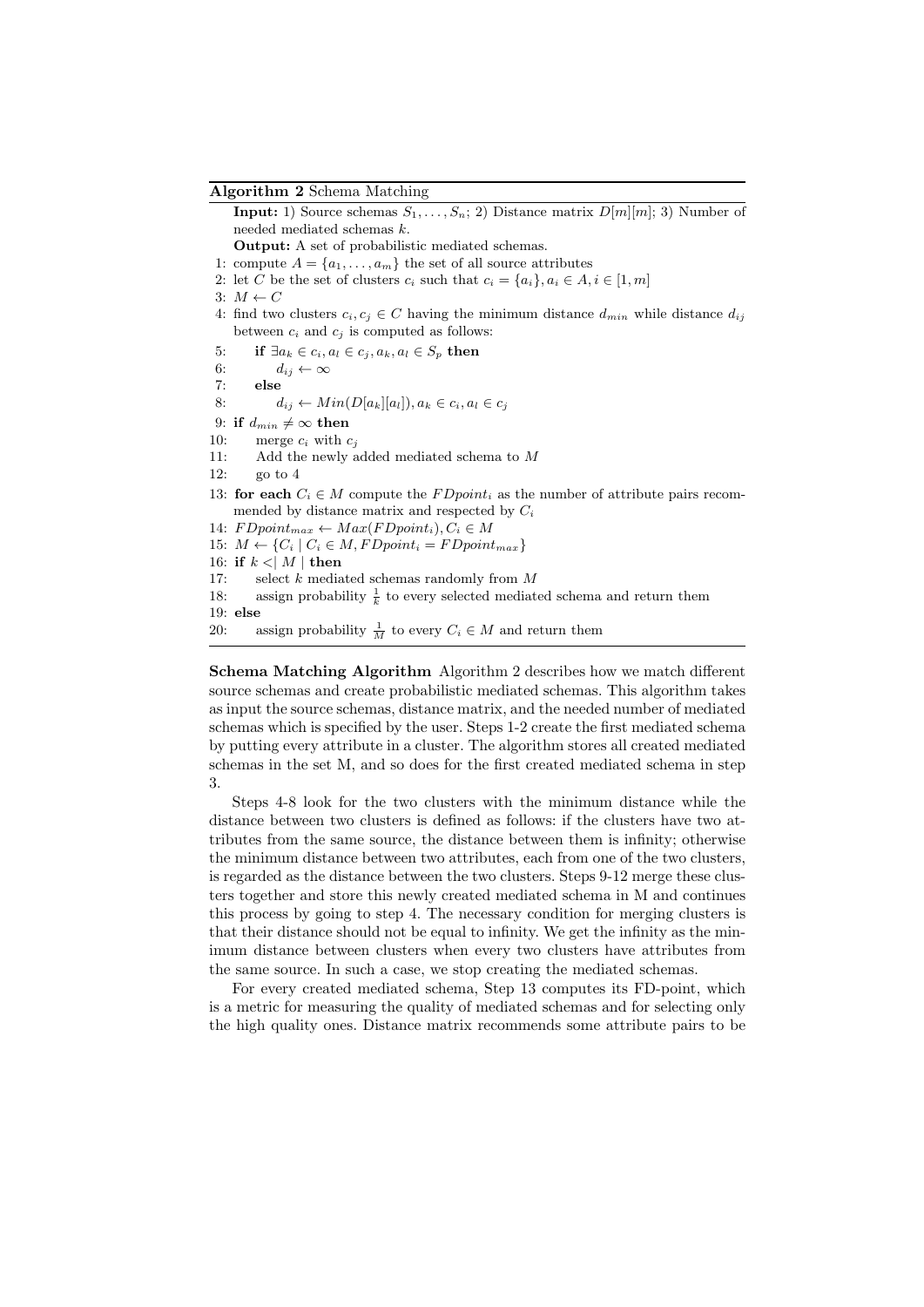put in the same cluster by returning their distance as MD. FD-point is defined as the number of these recommendations which are respected by the mediated schema. Steps 14-15 select the mediated schemas with the maximum FD-point. We call them as eligible mediated schemas.

If the user specifies the number of mediated schemas (k) which she needs, steps 16-20 return k randomly selected mediated schemas to the user. Since the algorithm has no means for differentiating between eligible mediated schemas, it assigns equal probabilities to all returned mediated schemas.

On-the-fly Adding of Data Sources IFD starts with a given set of sources and ends up generating several mediated schemas from these sources. A useful property of IFD is that it allows new sources to be added to the system on the fly. Let  $S_{n+1}$  be the source which we want to add. By comparing  $S_{n+1}$  with each  $S_i, i \in [1..n]$ , we can compute the distance between every attribute of  $S_{n+1}$  and every attribute of  $S_i$  in the same way that we did for computing the distances between the attributes of  $S_1...S_n$ . After computing the distances, we consider every PMS, say  $M_j, j \in [1..k]$  and for every attribute  $a_p \in S_{n+1}$ , we find the closest attribute  $a_q \in A$  and put  $a_p$  in the same cluster as that of  $a_q$ . We repeat this process for every PMS.

This is a useful property of IFD which is needed in the contexts which we do not have all sources at hand when we start setting up the data integration application and we need to add them incrementally when they become available.

#### 3.3 Schema Mapping

The result of schema matching is fed to the schema mapping algorithm for generating the mappings which are used in query processing. In our data integration solution, we assume that every attribute in the data sources can be matched with at most one attribute in other data sources which means we only consider one-toone mappings. We do this for simplicity and also because this kind of mapping is more common in practice. We also assume single-table data sources. These two assumptions greatly simplify the schema mapping algorithm. For generating the mappings, we can rely on PMSs which implicitly contain the mappings for answering user queries. We do not provide the details of the schema mapping algorithm here due to its simplicity and also lack of space.

#### 3.4 Cost Analysis

In this section, we study the execution costs of our schema matching and distance function algorithms.

**Theorem 1.** Let  $m$  be the number of the attributes of all sources, then the running time of algorithms 1 and 2 together is  $\theta(m^3)$ .

Proof. The basis for our schema matching algorithm is the single-link CAHC (Constrained Agglomerative Hierarchical Clustering) algorithm in which the number of clusters is determined by the arity of the source with the maximum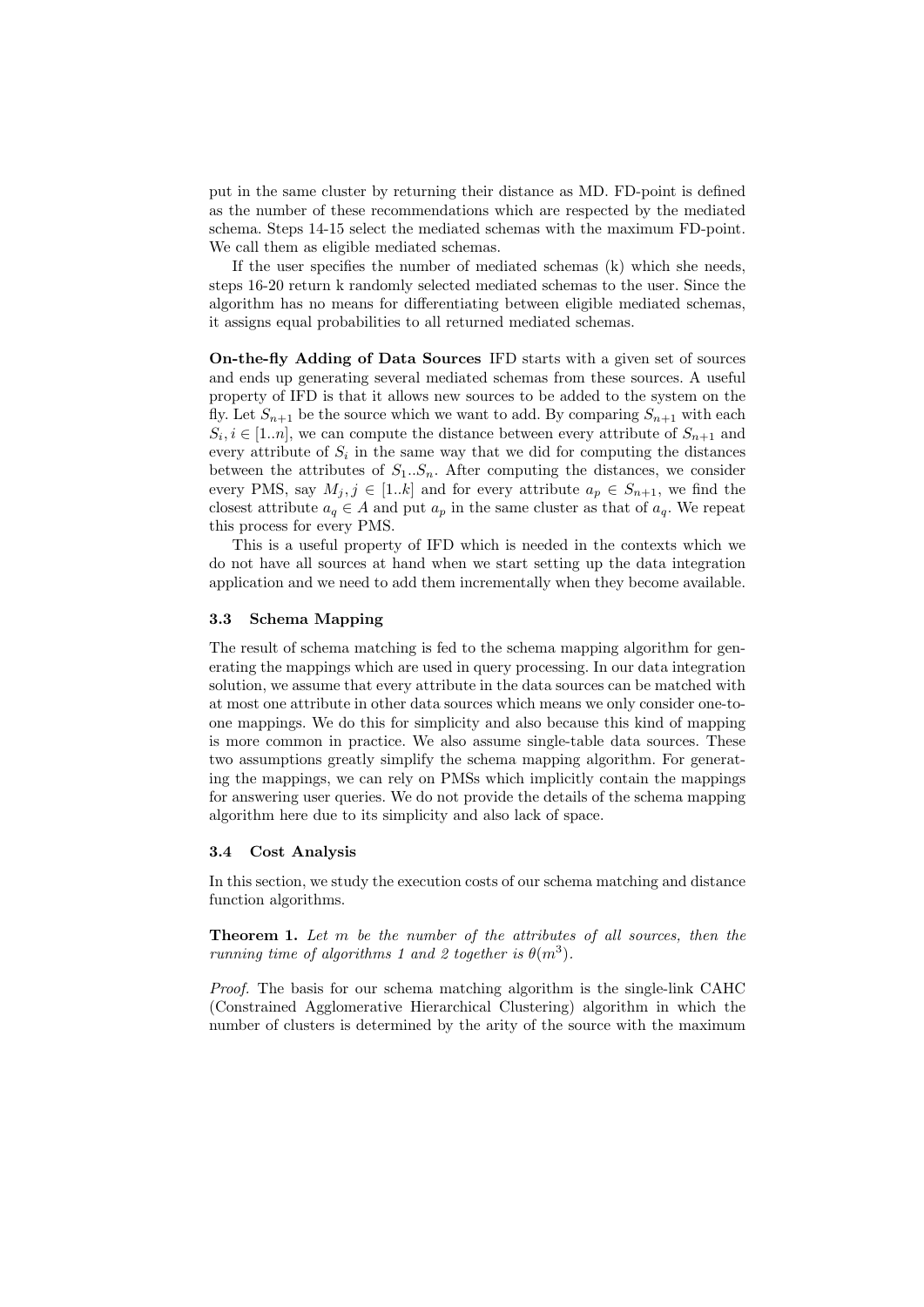arity. Let m be the number of the attributes of all sources. The time complexity of the single-link AHC algorithm implemented using next-best-merge array (NBM) is  $\Theta(m^2)$  [13].

Let us now analyze the running time of the distance function algorithm. Most of the algorithm is devoted to matching left and right sides of FDs, or the attributes of PKs. Let c be the arity of the source with the maximum arity, and f the maximum number of FDs that a source may have, which is a constant. The number of attributes on the left and right side of a FD is at most equal to the arity of its source, so its upper bound is c. Thus, matching both sides of two FDs takes  $\Theta(c^2)$  time which is equal to  $\Theta(1)$  because c is a constant. This argument also holds for matching PKs' attributes because the algorithm only checks the FDs of the two sources (which each one at most has f FDs), not the FDs of all sources.

Let *n* be the number of sources, then we have at most  $f \times n$  FDs. The algorithm checks every FD pair for matching. Thus, it takes  $\frac{f \times n \times (f \times n-1)}{2} \times \Theta(1)$ time for matching FDs which is equal to  $(n^2 \times f^2)$ . By taking f, i.e. the maximum number of FDs, as a constant, the complexity is  $\Theta(n^2)$ . In the same way, the time complexity for matching PKs is  $\Theta(n^2)$ .

The transitive closure part of the algorithm is done in  $\theta(m^3)$  time, where m is the total number of attributes. The last part of the algorithm that guarantees symmetric property takes  $\theta(m^3)$ . Since the number of attributes is at least the number of sources, we have  $m > n$ . Thus, the transitive closure of attributes dominates all other parts of the algorithm and the running time of the algorithm is  $\theta(m^3)$ . As a result, the running time of the schema matching and the distance function algorithms together is  $\theta(m^3)$ .

#### 4 Performance Evaluation

In this section, we study the effectiveness of our data integration solution. In particular, we show the effect of using functional dependencies on the quality of generated mediated schemas. We compare our solution with the one presented in [4] which is the closest to ours. To examine the contribution of using a probabilistic approach, we compare our approach with two traditional baseline solutions that do not use probabilistic techniques, i.e. they generate only one single deterministic mediated schema.

The rest of this section is organized as follows. We first describe our experimental setup. Then we compare the performance of our solution with the competing approaches.

#### 4.1 Experimental Setup

We implemented our system (IFD) in Java. We took advantage of Weka 3-7-3 classes [14] for implementing the hierarchical clustering component. We used the SecondString tool<sup>1</sup> to compute the Jaro Winkler similarity [15] of attribute names in pair-wise attribute comparison. We conducted our experiments on a Windows XP machine with Intel core 2 GHz CPU and 2GB memory.

<sup>&</sup>lt;sup>1</sup> Secondstring. http://secondstring.sourceforge.net/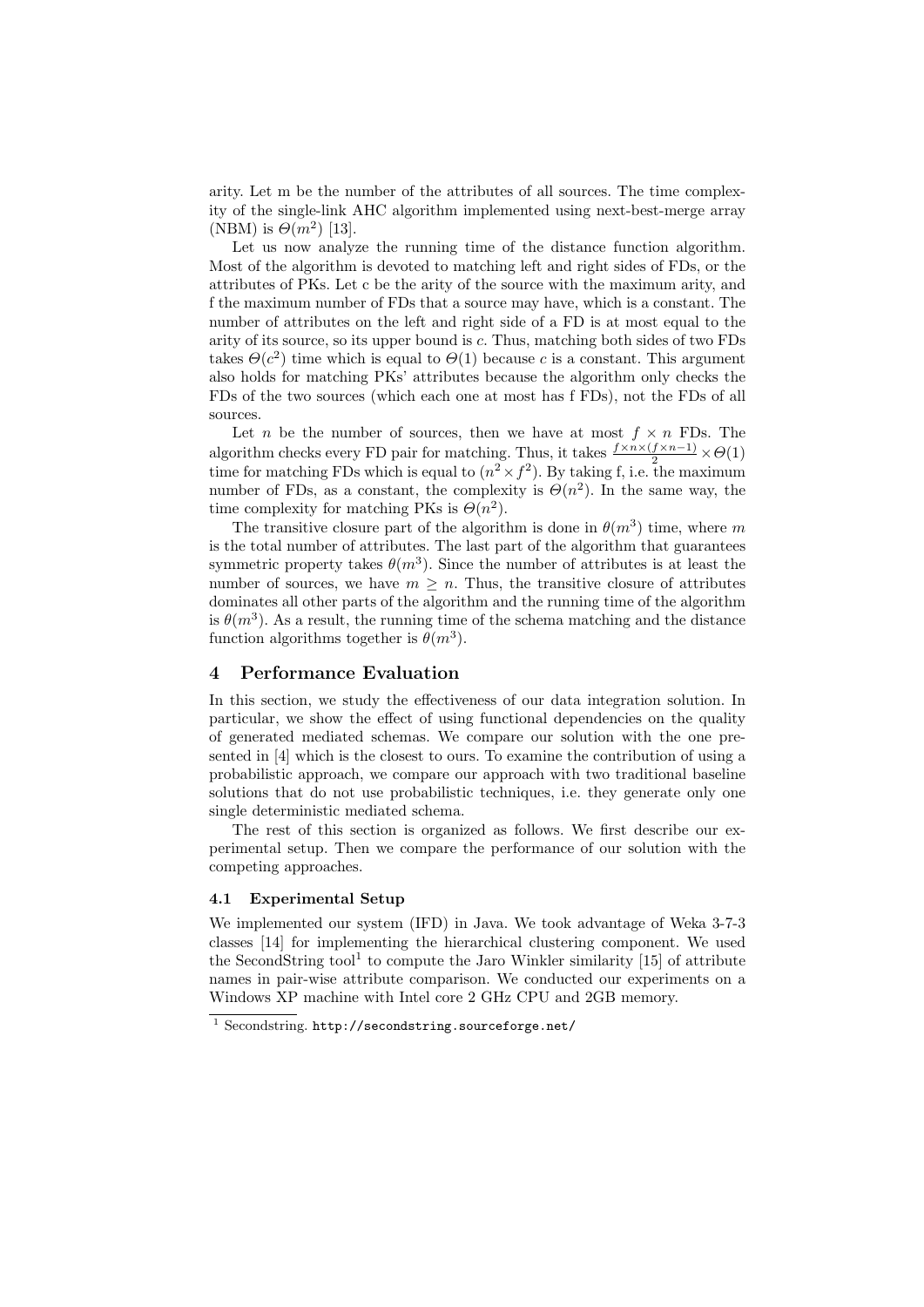In our experiments, we set the number of mediated schemas (denoted as n) to 1000, which is relatively high, in order to return all eligible mediated schemas. Our experiments showed similar results when we varied n considerably (e.g.  $n = 5$ ). The default values for the parameters of our solution are as follows. We set similarity threshold for PK attributes  $(t_{PK})$  to 0.7, similarity threshold for attributes on the left side of functional dependencies  $(t_L)$  to 0.9, similarity threshold for attributes on the right side of functional dependencies  $(t_R)$  to 0.8, the distance between attributes being matched (MD) to 0, and the distance between attributes being unmatched (UMD) to 1.

We evaluated our system using a dataset in the university domain. This  $dataset<sup>2</sup>$  consists of 17 single-table schemas which we designed ourselves. For having variety in attribute names, we used Google Search with "computer science" and "course schedule" keywords and picked up the first 17 related results. For every selected webpage, we designed a single-table schema which could be the data source of the course schedule information on that webpage and we used data labels as attribute names of the schema. Also, we created primary key and functional dependencies for every schema using our knowledge of the domain.

To evaluate the quality of generated mediated schemas, we tested them against the schema which we created manually. Since each mediated schema corresponds to a clustering of source attributes, we measured its quality by computing the precision, recall, and  $F$ -measure of the clustering. Let  $TP$  (True Positive) be the number of attribute pairs that are clustered correctly,  $FP$  (False Positive) be the number of attribute pairs that are clustered wrongly, and  $FN$ (False Negative) be the number of attribute pairs which are clustered together in the manually created schema but such pairs do not exist in the aforementioned schema. The three metrics are defined as follows: Precision:  $P = \frac{TP}{TP + FP}$ ; Recall:  $R = \frac{TP}{TP + FN}$ ; F-measure:  $F = \frac{2 \times P \times R}{P + R}$ .

We computed the metrics for each individual mediated schema, and summed the results weighted by their respective probabilities.

To the best of our knowledge, the most competing approach to ours (IFD) is that of Sarma et al. [4] which we denote by UDI as they did. Thus, we compare our solution with UDI as the most competing probabilistic approach. We implemented UDI in Java. UDI only considers attributes whose frequency are more than some threshold and omits the rest, but our approach considers all attributes regardless of their frequency. To be fair in comparison, we set the frequency threshold to 0 to consider all attributes. We used the same tool in our approach for computing pair-wise attribute similarity as in UDI. Also, we set the parameters edge-weight threshold and error bar to 0.85 and 0.02 respectively. Since the time complexity of UDI approach is exponential to the number of uncertain edges, we selected the above values carefully to let it run.

To examine the performance gain of using a probabilistic technique, we considered two baseline approaches that create a single mediated schema:

<sup>2</sup> The dataset is available at http://www.science.uva.nl/CO-IM/papers/IFD/ IFD-test-dataset.zip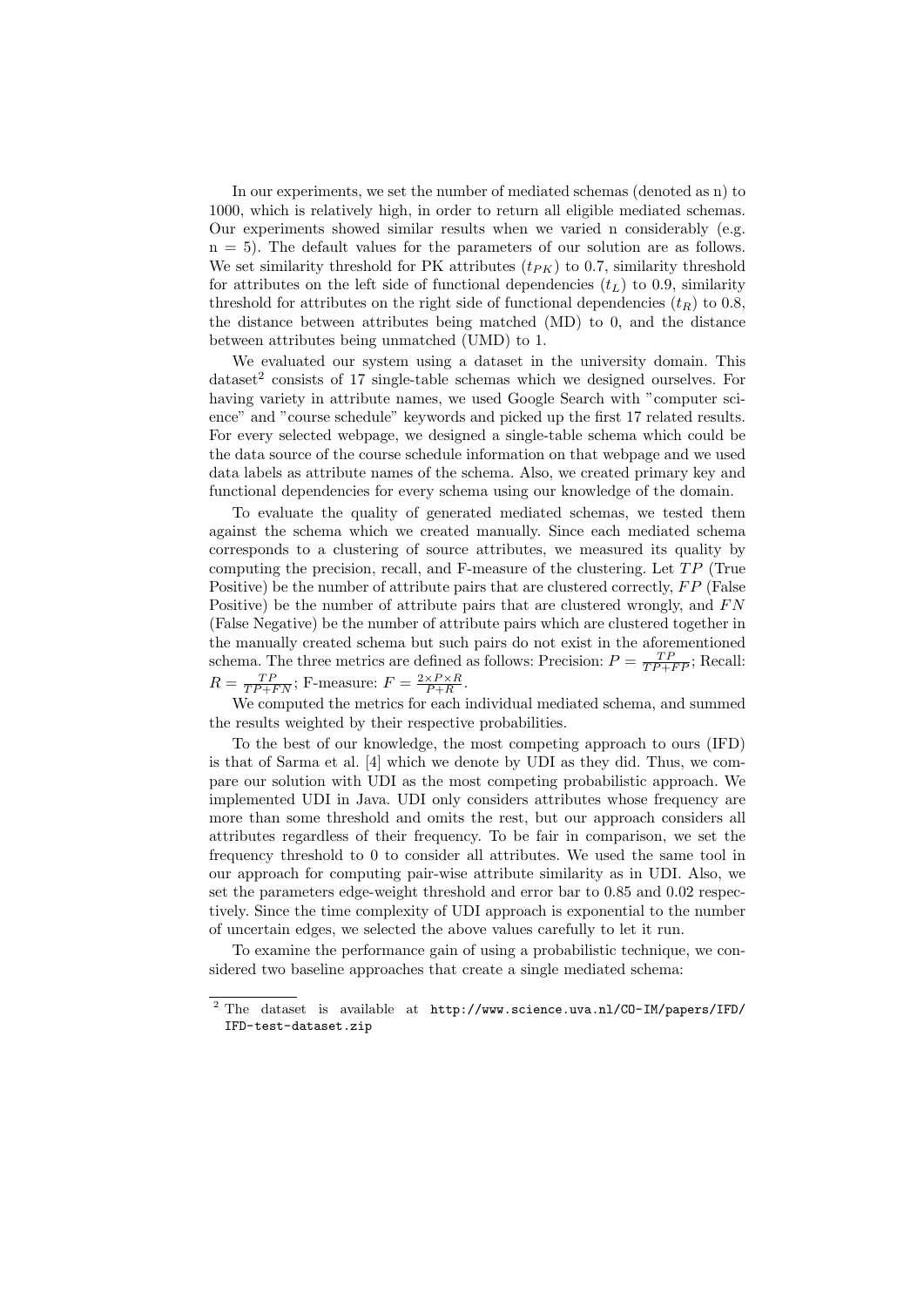

Fig. 2. Performance comparison of IFD with competing approaches

- FD1: creates a deterministic mediated schema as follows. In Algorithm 2, we count the number of FD recommendations and obtain the maximum possible FD-point, then we stop at the first schema which gets this maximum point.
- SingleMed: creates a deterministic mediated schema based on Algorithm 4.1 in [4]. We set frequency threshold to 0 and the edge weight threshold to 0.85.

Also, to evaluate the contribution of using functional dependencies in the quality of generated mediated schemas, we considered Algorithm 2 without taking advantage of the FD recommendations (WFD) and compared it to our approach.

#### 4.2 Results

Quality of Mediated Schemas In this section, we compare the quality of mediated schemas generated by our approach (IFD) with the ones generated by UDI and other competing approaches.

Figure 2 compares the results measuring precision, recall, and F-measure of IFD, UDI, Single-Med, FD1, and WFD. It shows that IFD obtains better results than UDI. It improves precision by 23%, recall by 22%, and F-measure by 23%.

Figure 2 also shows the contribution of using FD recommendations in the quality of the results. WFD (Without FD) shows the results of our approach without using FD recommendations. It is obvious that using these recommendations has considerable effect on the results.

Furthermore, Figure 2 shows the performance gain of using a probabilistic approach rather than a single deterministic schema approach. FD1 applies all of the FD recommendations to obtain the mediated schema with the maximum FDpoint, then stops and returns the resulted mediated schema. On the other hand, IFD does not stop after applying all FD recommendations but since there is no further FD recommendation, it starts merging clusters based on the similarity of their attribute pairs. This increases recall considerably, but reduces precision a little because some pairs are clustered wrongly. Overall, IFD improves F-measure by 8% compared to FD1. On the other hand, this Figure shows that UDI does not get such performance gain compared to Single-Med which creates a single deterministic schema. This happens because UDI cannot select the high quality schemas among the generated schemas.

Scalability To investigate the scalability of our approach, we measure the effect of the number of sources (n) on its execution time. By execution time, we mean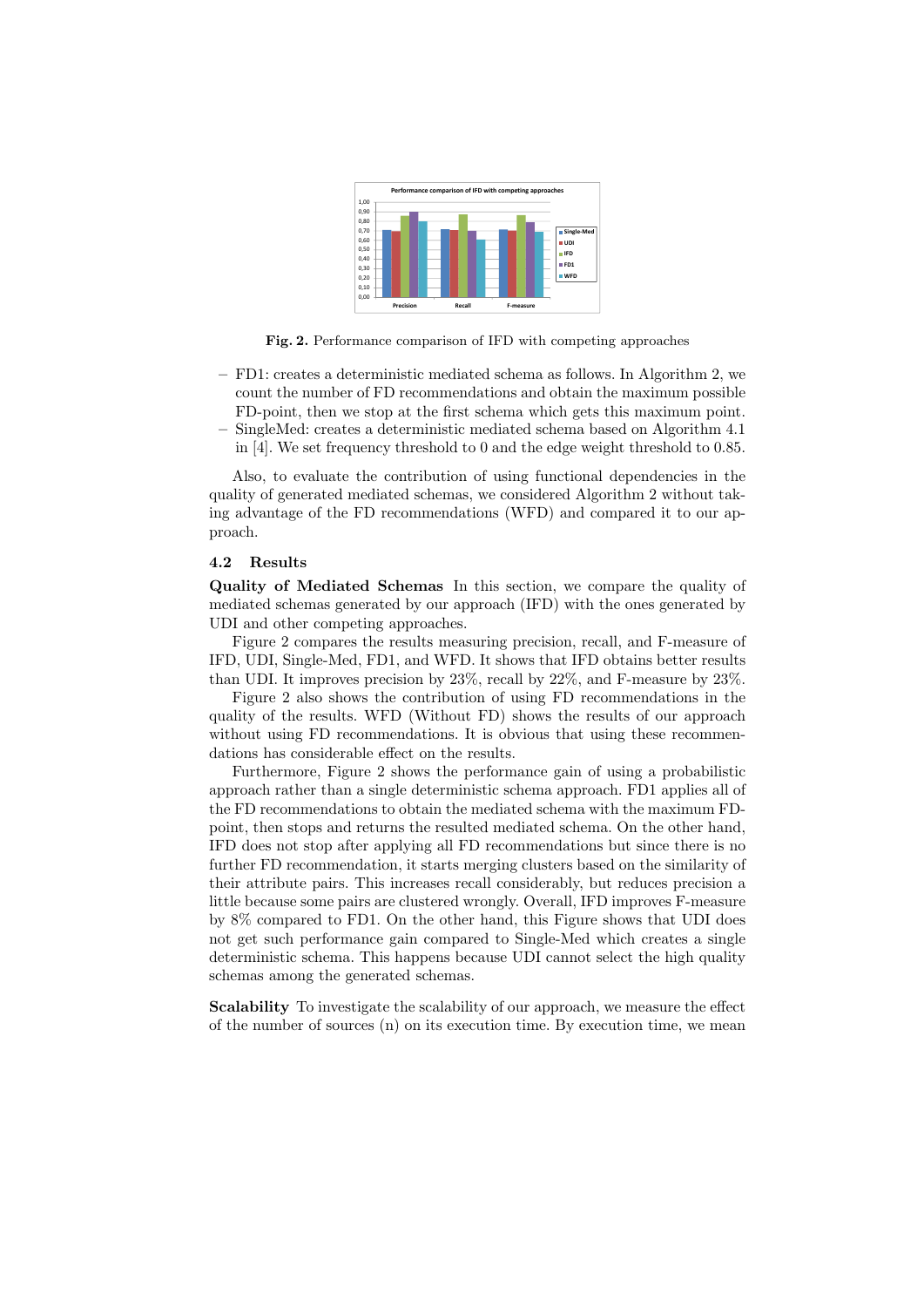



Fig. 3. Execution time of IFD and UDI (seconds)

Fig. 4. Effect of FD-point on F-measure in IFD approach

the setup time needed to integrate n data sources. For IFD, the execution time equals to the execution time of computing distances using Algorithm 1 plus the execution time of generating mediated schemas using Algorithm 2. For UDI, we only consider the time needed to generate mediated schemas to be fair in our comparison. For UDI, the execution time is the time needed to create the mediated schemas.

Figure 3 shows how the execution times of IFD and UDI increase with increasing n up to 17 (the total number of sources in the tested dataset). The impact of the number of sources on the execution time of IFD is not as high as that of UDI. While in the beginning, the execution time of UDI is a little lower than IFD, it dramatically increases eventually. This is because the execution time of IFD is cubic to the number of the attributes of sources (see Section 3.4). But, the execution time of UDI is exponential to the number of uncertain edges. This shows that IFD is much more scalable than UDI.

Effect of FD-point In this section, we study the effect of FD-point on Fmeasure. Figure 4 shows how F-measure increases with increasing FD-point up to 680 which is the maximum possible value in the tested dataset. The starting point is when we have one cluster for every attribute. We have not used any recommendation at this point yet; as a result,  $FD - point = 0$ . Also it is clear that  $precision = 1$  and  $recall = 0$ , thus  $F - measure = 0$ . As we begin merging clusters using recommendations, FD-point increases and this increases the Fmeasure as well. The increase in FD-point continues until it reaches its maximum possible value in the tested dataset. We consider all generated mediated schemas with maximum FD-point value as schemas eligible for being in the result set.

#### 5 Related Work

There has been much work in the area of schema matching during the last three decades. Many of them have tried to provide automatic approaches to this problem (see [16] for a survey). They studied how to use various clues such as attribute names, data values, descriptions, data types, and constraints to identify the semantics of attributes and match them. An important class of approaches, which are referred to by constraint matchers, uses the constraints in schemas to determine the similarity of schema elements. Examples of such constraints are data types, value ranges, uniqueness, optionality, relationship types, and cardinalities.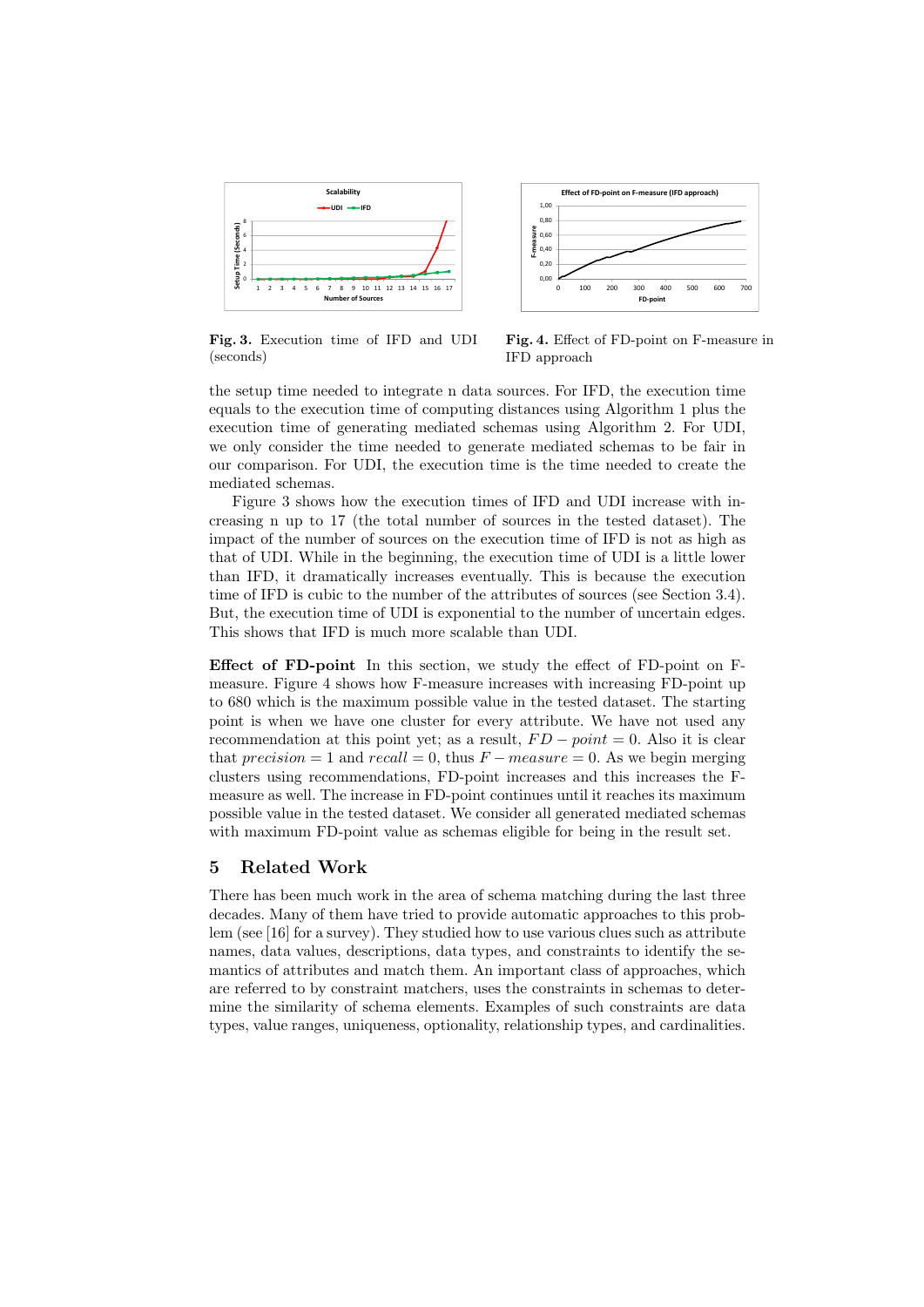OntoMatch [17], SemInt [18], SKAT [19], TranScm [20], DIKE [21], ARTEMIS [22], and CUPID [23] use this type of matcher. OntoMatch takes advantage of a constraint matcher which decides on matching the attributes based on being part of primary keys, foreign keys or being related to each other by some other constraint such as being of identical or compatible data types. ARTEMIS uses primary keys and foreign keys, and CUPID uses referential constraints for matching attributes. Our approach is different, since we use an uncertain approach for modelling and generating mediated schemas. Thus, the heuristic rules we use as well as the way we decrease the distance of the attributes is completely different. In addition, we take advantage of FDs. The proposals in [24] and [25] also consider the role of FDs in schema matching. However, our heuristic rules and the way we combine it with attribute similarity is completely different with these proposals. The Similarity Flooding algorithm (SF) [26] uses a similarity graph to propagate the similarity between attributes. Our work is different from SF in the ways that we do not propagate attribute similarity but instead we propagate the matching and unmatching of the attributes. In our work, we have not considered foreign keys, since we assumed single-table sources.

There has been a flurry of recent work on using probabilistic techniques for data integration [7, 27–29]. For instance in [7], Dong et al. introduce the concept of probabilistic schema matching. We used the concepts introduced in that paper as the foundation of uncertain data integration.

The closest work to ours is that of Sarma et al. [4] which we denote as UDI in this paper. UDI creates several mediated schemas with probabilities attached to them. To do so, it constructs a weighted graph of source attributes and distinguishes two types of edges: certain and uncertain. Then, a mediated schema is created for every subset of uncertain edges. Our approach has several advantages over UDI. The time complexity of UDI's algorithm for generating mediated schemas is exponential to the number of uncertain edges (i.e. attribute pairs) but that of our algorithm is PTIME (as shown in Section 3.4), therefore our approach is much more scalable. In addition, the quality of mediated schemas generated by our approach has shown to be considerably higher than that of UDI. Furthermore, the mediated schemas generated by our approach are consistent with all sources, while those of UDI may be inconsistent with some sources.

#### 6 Conclusion

In this paper, we proposed IFD, a data integration system with the objective of automatically setting up a data integration application. IFD takes advantage of the background knowledge implied in FDs for finding attribute correlations and using it for matching the source schemas and generating the mediated schema. We built IFD on a probabilistic data model in order to model the uncertainty in data integration systems.

We validated the performance of IFD through implementation. We showed that using FDs can significantly improve the quality of schema matching (by 26%). We also showed the considerable contribution of using a probabilistic approach (10%). Furthermore, we showed that IFD outperforms UDI, its main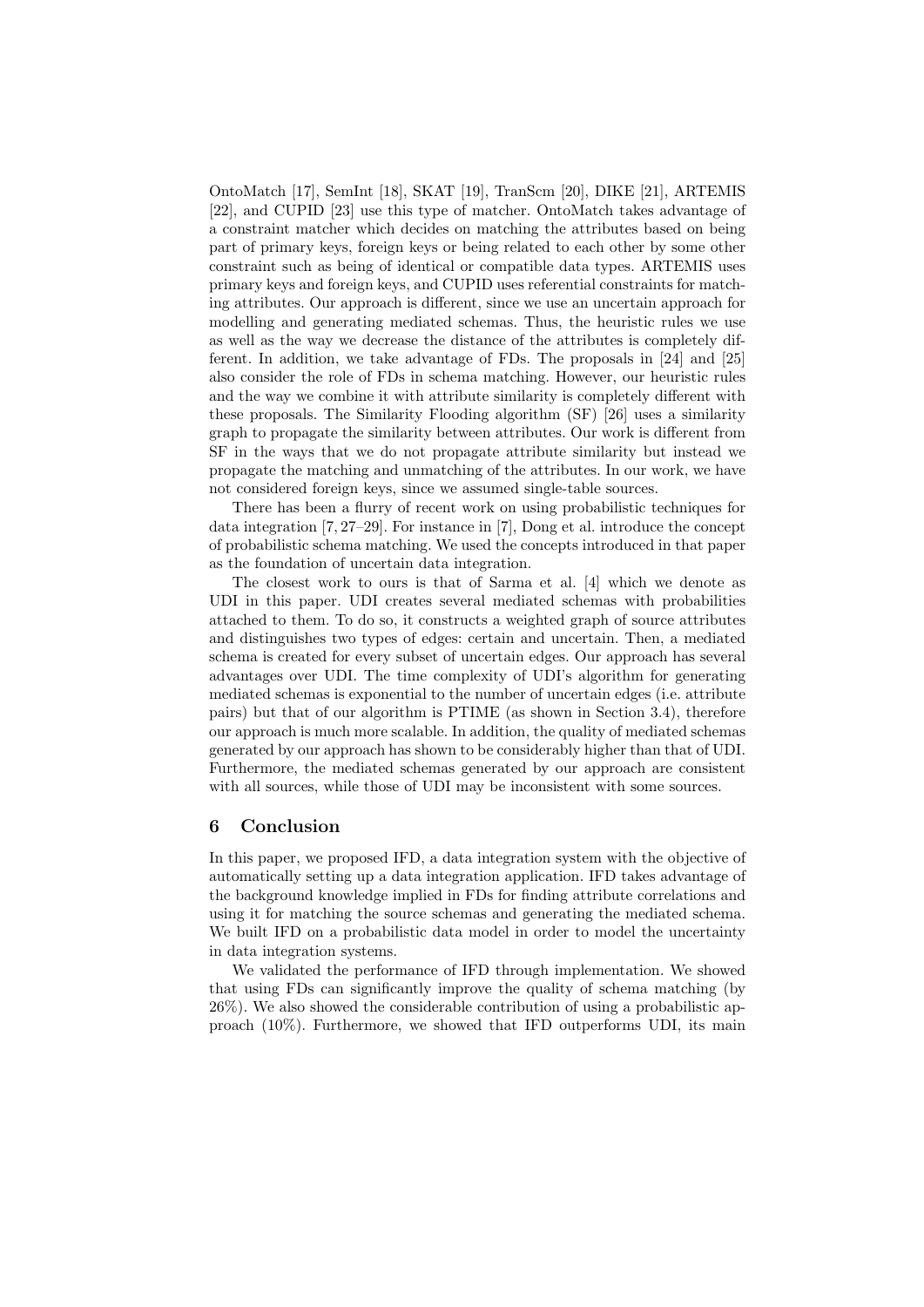competitor, by 23% and has cubic scale up compared to UDI's exponential execution cost.

#### References

- 1. Ozsu, M.T., Valduriez, P.: Principles of Distributed Database Systems, 3rd Edition. ¨ Springer (2011)
- 2. Franklin, M.J., Halevy, A.Y., Maier, D.: From databases to dataspaces: a new abstraction for information management. SIGMOD Record 34(4) (2005) 27–33
- 3. Madhavan, J., Cohen, S., Dong, X.L., Halevy, A.Y., Jeffery, S.R., Ko, D., Yu, C.: Web-scale data integration: You can afford to pay as you go. In: Proc. of CIDR. (2007)
- 4. Sarma, A.D., Dong, X., Halevy, A.Y.: Bootstrapping pay-as-you-go data integration systems. In: Proc. of SIGMOD. (2008)
- 5. Wang, D.Z., Dong, X.L., Sarma, A.D., Franklin, M.J., Halevy, A.Y.: Functional dependency generation and applications in pay-as-you-go data integration systems. In: Proc. of WebDB. (2009)
- 6. Akbarinia, R., Valduriez, P., Verger, G.: Efficient Evaluation of SUM Queries Over Probabilistic Data. TKDE to appear (2012)
- 7. Dong, X.L., Halevy, A.Y., Yu, C.: Data integration with uncertainty. VLDB J. 18(2) (2009) 469–500
- 8. Fan, W., Geerts, F., Li, J., Xiong, M.: Discovering conditional functional dependencies. TKDE 23(5) (2011) 683–698
- 9. Golab, L., Karloff, H.J., Korn, F., Srivastava, D., Yu, B.: On generating nearoptimal tableaux for conditional functional dependencies. PVLDB 1(1) (2008) 376–390
- 10. Huhtala, Y., Kärkkäinen, J., Porkka, P., Toivonen, H.: Tane: An efficient algorithm for discovering functional and approximate dependencies. Comput. J. 42(2) (1999) 100–111
- 11. Ilyas, I.F., Markl, V., Haas, P.J., Brown, P.G., Aboulnaga, A.: Cords: Automatic generation of correlation statistics in db2. In: Proc. of VLDB. (2004)
- 12. Davidson, I., Ravi, S.S.: Using instance-level constraints in agglomerative hierarchical clustering: theoretical and empirical results. Data Min. Knowl. Discov. 18(2) (2009) 257–282
- 13. Manning, C., Raghavan, P., Schutze, H.: Introduction to information retrieval. Volume 1. Cambridge University Press Cambridge (2008)
- 14. Hall, M., Frank, E., Holmes, G., Pfahringer, B., Reutemann, P., Witten, I.H.: The weka data mining software: an update. SIGKDD Explorations 11(1) (2009) 10–18
- 15. Cohen, W.W., Ravikumar, P.D., Fienberg, S.E.: A comparison of string distance metrics for name-matching tasks. In: Proc. of IIWeb. (2003)
- 16. Rahm, E., Bernstein, P.A.: A survey of approaches to automatic schema matching. VLDB J. 10(4) (2001) 334–350
- 17. Bhattacharjee, A., Jamil, H.M.: Ontomatch: A monotonically improving schema matching system for autonomous data integration. In: Proc. of Conference on Information Reuse & Integration. (2009)
- 18. Li, W.S., Clifton, C.: Semint: A tool for identifying attribute correspondences in heterogeneous databases using neural networks. Data Knowl. Eng. 33(1) (2000) 49–84
- 19. Mitra, P., Wiederhold, G., Jannink, J.: Semi-automatic integration of knowledge sources. In: Proc. of Conference on Information Fusion. (1999)